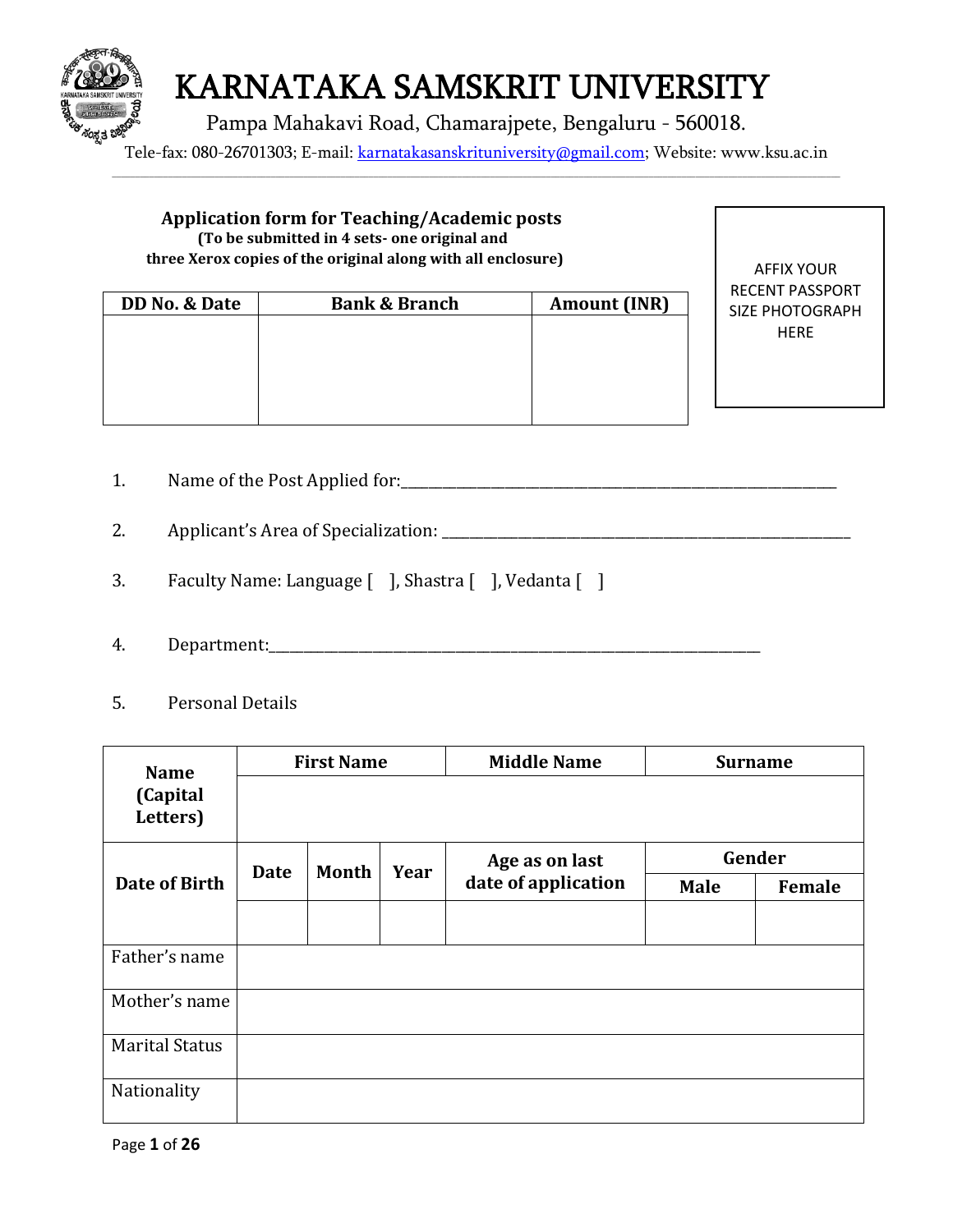| Category    | Reservation Category claimed with caste: Mark $(\sqrt{})$ in the category and<br>mention the caste below: (Enclose Certificate issued by the competent<br>authority. Application without required certificate will be treated under GM<br>Category.) |     |           |       |           |        |                |         |
|-------------|------------------------------------------------------------------------------------------------------------------------------------------------------------------------------------------------------------------------------------------------------|-----|-----------|-------|-----------|--------|----------------|---------|
| Category    | <b>GM</b>                                                                                                                                                                                                                                            | SC. | <b>ST</b> | CAT-I | $II-A$    | $II-B$ | $III-A$        | $III-B$ |
| Claimed     |                                                                                                                                                                                                                                                      |     |           |       |           |        |                |         |
|             |                                                                                                                                                                                                                                                      |     |           |       |           |        |                |         |
| Horizontal  | Women                                                                                                                                                                                                                                                |     |           | Rural | <b>PH</b> |        | Ex. Servicemen |         |
| Reservation |                                                                                                                                                                                                                                                      |     |           |       |           |        |                |         |

### **6. Address for Communication and Permanent Address**

| For Communication |                         |
|-------------------|-------------------------|
|                   |                         |
|                   |                         |
|                   |                         |
|                   |                         |
|                   | Phone No:               |
|                   | (STD Code)              |
|                   |                         |
|                   |                         |
| Permanent         |                         |
|                   |                         |
|                   |                         |
|                   |                         |
|                   |                         |
|                   | Phone No:<br>(STD Code) |
|                   |                         |
|                   |                         |

Note: Separate sheets can be enclosed for more details.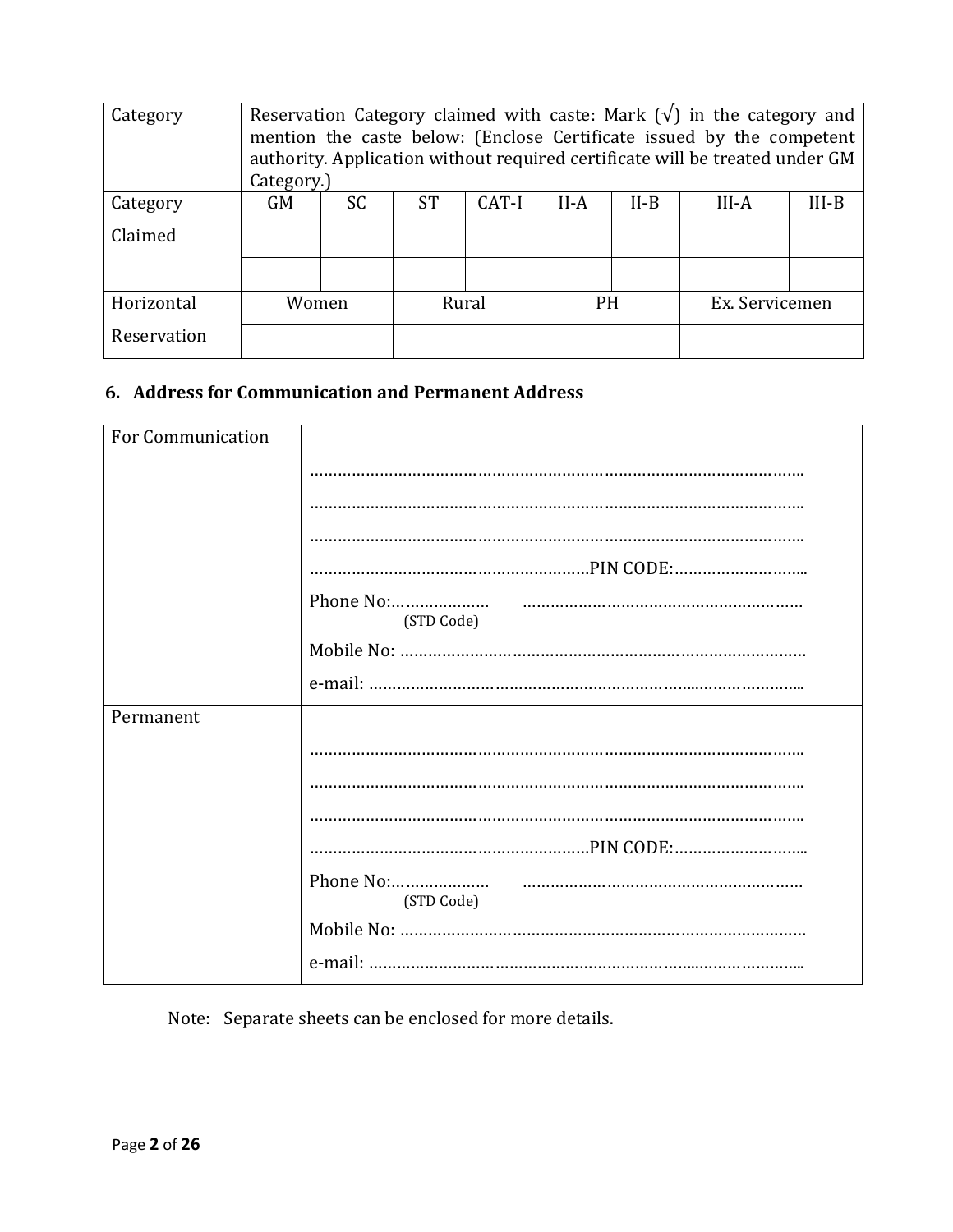#### **7. Educational/Academic Qualifications (Starting from the recent qualification)**

| <b>Degree</b> | Name of the<br>University | Year of<br>Passing | $%$ of<br>marks<br>obtained | Division/<br>Class/<br>Grade | Subject(s) |
|---------------|---------------------------|--------------------|-----------------------------|------------------------------|------------|
|               |                           |                    |                             |                              |            |
|               |                           |                    |                             |                              |            |
|               |                           |                    |                             |                              |            |
|               |                           |                    |                             |                              |            |
|               |                           |                    |                             |                              |            |
|               |                           |                    |                             |                              |            |

### 8. Teaching Experience: P.G.: <u>Years; U.G.: Years.</u> Years.

| <b>Designation</b> | Name of the Institution | <b>From</b> | T <sub>o</sub> | Pay Scale/Band<br>with AGP |
|--------------------|-------------------------|-------------|----------------|----------------------------|
|                    |                         |             |                |                            |
|                    |                         |             |                |                            |
|                    |                         |             |                |                            |
|                    |                         |             |                |                            |
|                    |                         |             |                |                            |

# Only Regular fulltime teaching experience will be considered.

### **9. Research Experience**

| <b>Designation</b> | <b>Institution of affiliation</b> | <b>Area of Research</b> | <b>Duration</b> |
|--------------------|-----------------------------------|-------------------------|-----------------|
|                    |                                   |                         |                 |
|                    |                                   |                         |                 |
|                    |                                   |                         |                 |
|                    |                                   |                         |                 |
|                    |                                   |                         |                 |
|                    |                                   |                         |                 |
|                    |                                   |                         |                 |

<sup>\*</sup> The period of time taken by candidate to acquire M.Phil and /or Ph.D Degree shall not be considered as research experience to be claimed for appointment to the teaching positions.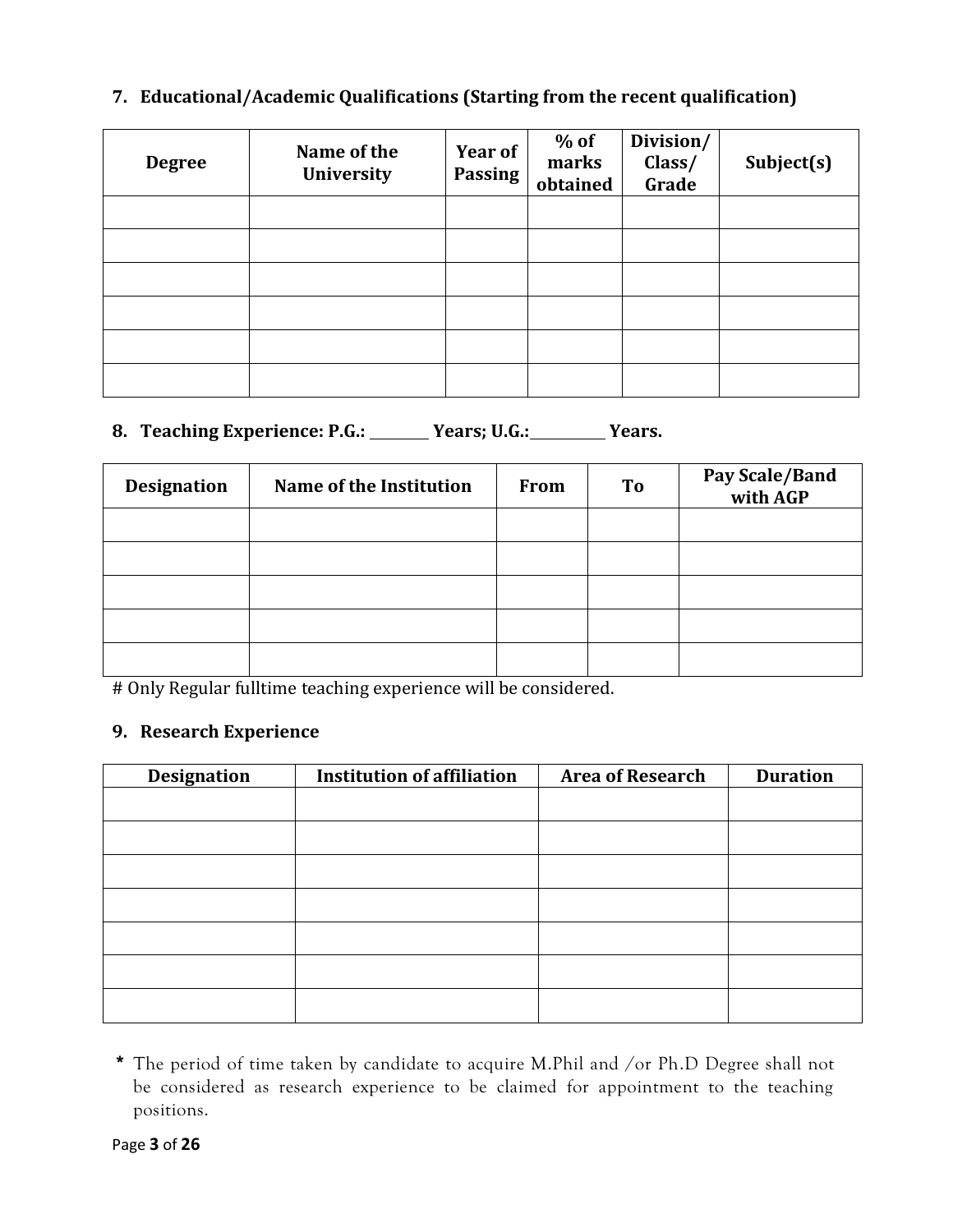#### **10.Publications**

| <b>Publications</b>     | <b>Published</b> | <b>ISBN/ISSN</b> | Accepted/In<br><b>Press</b> |
|-------------------------|------------------|------------------|-----------------------------|
| Book(s)                 |                  |                  |                             |
| Book (s) (edited)       |                  |                  |                             |
| Book(s)                 |                  |                  |                             |
| (co-authored/co-edited) |                  |                  |                             |
| Research articles in    |                  |                  |                             |
| peer-reviewed journals  |                  |                  |                             |
| Chapters in book (s)    |                  |                  |                             |
| <b>Course Material</b>  |                  |                  |                             |

Note: Detailed information regarding publication giving ISBN/ISSN of book(s) and journal(s) may be given on separate sheets provided.

### **11.Seminars/Conferences/Workshops/Symposia/Training Programmes, etc.**

|                                         | In India | <b>Abroad</b> |
|-----------------------------------------|----------|---------------|
| Organised                               |          |               |
| Participated as Paper/Poster Presenter/ |          |               |
| Resource Person/Discussant              |          |               |
| Attended                                |          |               |

Note: Detailed information regarding publication giving ISSN of journal(s) may be given on separate sheets provided.

#### **12.Affiliation in Academic Bodies/Societies.**

| Name of the Body/Society | <b>Nature of Affiliation</b> |
|--------------------------|------------------------------|
|                          |                              |
|                          |                              |
|                          |                              |

#### **13.Research Guidance/Supervision**

| <b>Degree Awarded</b> | M.Phil. | Ph.D. |
|-----------------------|---------|-------|
|                       |         |       |

Note: Detailed information may be given on separate sheets.

#### **14.Research Projects**

| <b>Research Project</b> | PI.CO-PI.<br>Other(s) | Date of<br>Commencement | Date of<br>Completion | <b>Funding</b><br><b>Agency</b> | Amount<br><b>Sanctioned</b> |
|-------------------------|-----------------------|-------------------------|-----------------------|---------------------------------|-----------------------------|
|                         |                       |                         |                       |                                 |                             |
|                         |                       |                         |                       |                                 |                             |

Note: If required, information may be given on separate sheets.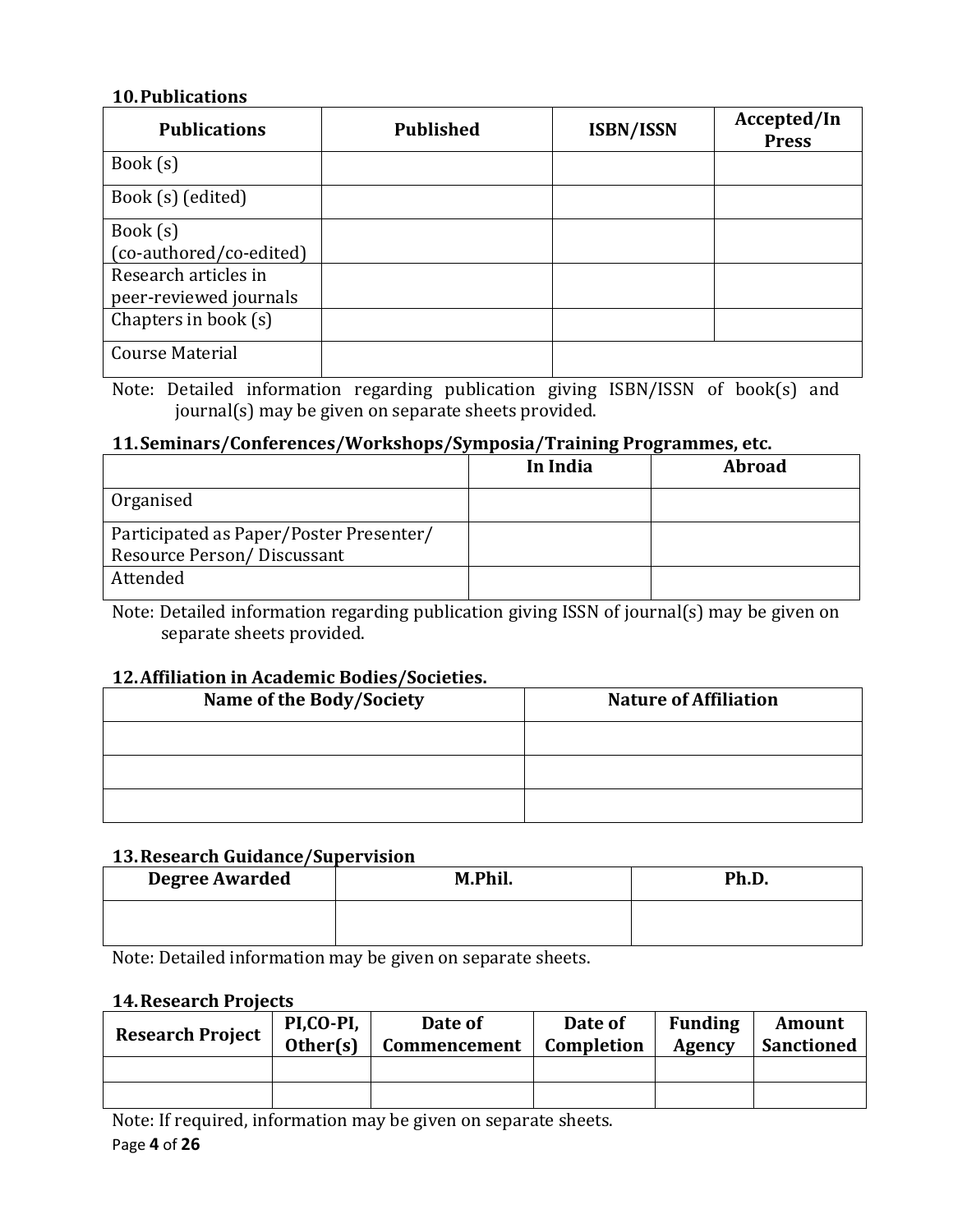I hereby declare that all entries made in this application are true, complete and correct to the best of my knowledge and belief. I understand that in the event of any information being found false, incomplete or incorrect, my candidature is liable to be cancelled/ my appointment is liable to be terminated.

Place:

Date: <u>**Candidate**</u> **Signature of the Candidate**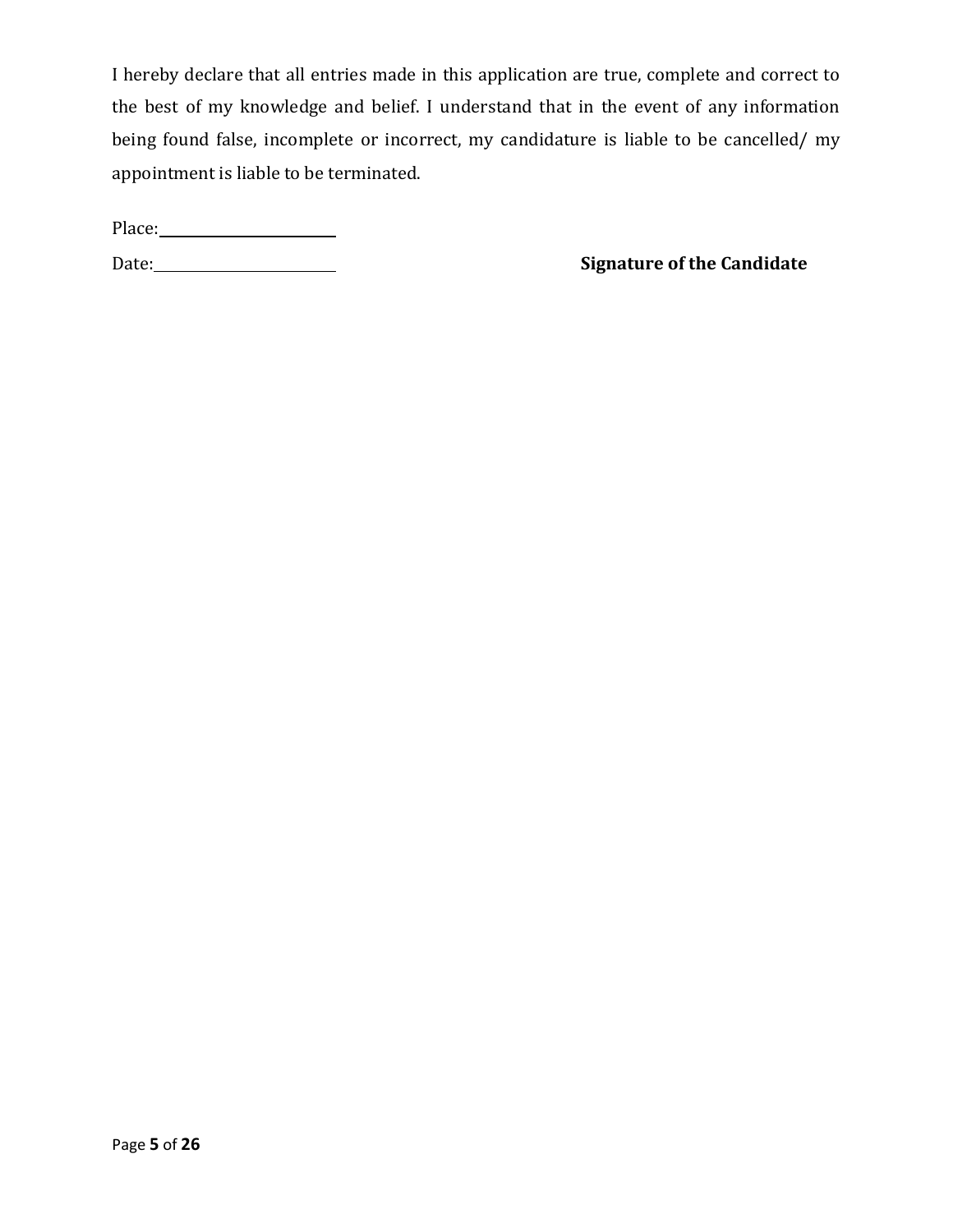# **Check list of the documents enclosed**

| SI.          | <b>Particulars of the documents enclosed</b>            |          |
|--------------|---------------------------------------------------------|----------|
| No.          |                                                         | Page No. |
| $\mathbf{1}$ | SSLC/Matriculation/10 <sup>th</sup> Standard marks card |          |
| 2            | Degree & Post-graduation certificates                   |          |
| 3            | M.Phil/PhD Certificate                                  |          |
| 4            | Caste Certificate (if applicable)                       |          |
| 5            | Rural & other certificates (if applicable)              |          |
| 6            | Any other (Please specify)                              |          |
|              |                                                         |          |
| Place:       |                                                         |          |

### Date: <u>**Canadidate**</u> **Signature of the Candidate**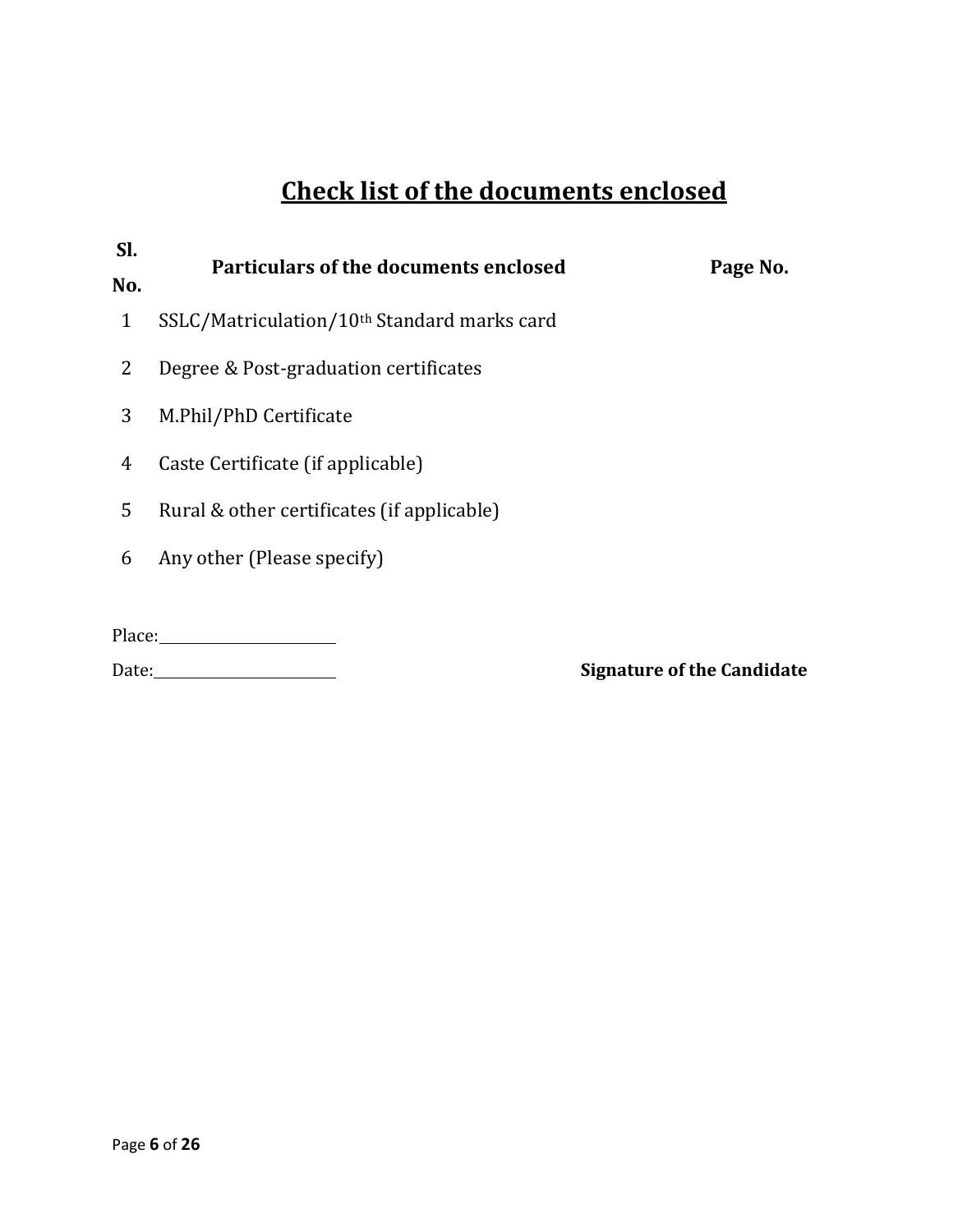#### **API PROFORMA FOR PROFESSOR, ASSOCIATE PROFESSOR & ASSISTANT PROFESSOR BASED ON PERFORMANCE BASED APPRAISAL SYSTEM TO BE SUBMITTED BY EACH APPLICANT FOR APPOINTMENT TO THE POST OF TEACHER AND OTHER ACADEMIC STAFF AS PER UGC REGULATIONS 2010.**

#### **SCORES FOR ACADEMIC PERFORMANCE INDICATORS (APIs) IN RECRUITMENTS OF UNIVERSITY TEACHERS CATEGORY I: TEACHING, LEARNING AND EVALUATION RELATED ACTIVITIES**

**Brief Explanation:** Based on the teacher's self-assessment, API scores are proposed for

- (a) Teaching related activities;
- (b) Domain knowledge;
- (c) Participation in examination and evaluation;

(d) Contribution to innovative teaching, new courses, etc.

The minimum API score required by teachers from this category is 75. The self-assessment score should be based on objectively verifiable criteria wherever possible and will be finalized by the screening/selection committee #.

| No.          | <b>Nature of Activity</b>                                                                                                                     | <b>Maximum</b><br><b>Score</b> | <b>Verified API</b><br>Score (for<br>official use) |
|--------------|-----------------------------------------------------------------------------------------------------------------------------------------------|--------------------------------|----------------------------------------------------|
| $\mathbf{1}$ | Lectures, seminars, tutorials, practicals, contact hours<br>undertaken taken against percentage of lectures allocated                         | 50                             |                                                    |
| 2            | Lectures or other teaching duties in excess of the UGC norms                                                                                  | 10                             |                                                    |
| 3            | Preparation and Imparting of knowledge instruction as per<br>curriculum; syllabus enrichment by providing additional<br>resources to students | 20                             |                                                    |
| 4            | Use of participatory and innovative teaching<br>learning<br>methodologies; updating of subject content,<br>course<br>improvement, etc.        | 20                             |                                                    |
| 5            | Examination duties (Invigilation; question paper setting,<br>evaluation/assessment of answer scripts) as per allotment.                       | 25                             |                                                    |
|              | <b>Total Score</b>                                                                                                                            | 125                            |                                                    |
|              | <b>Minimum API Score Required</b>                                                                                                             | 75                             |                                                    |

**(Signature of Applicant)**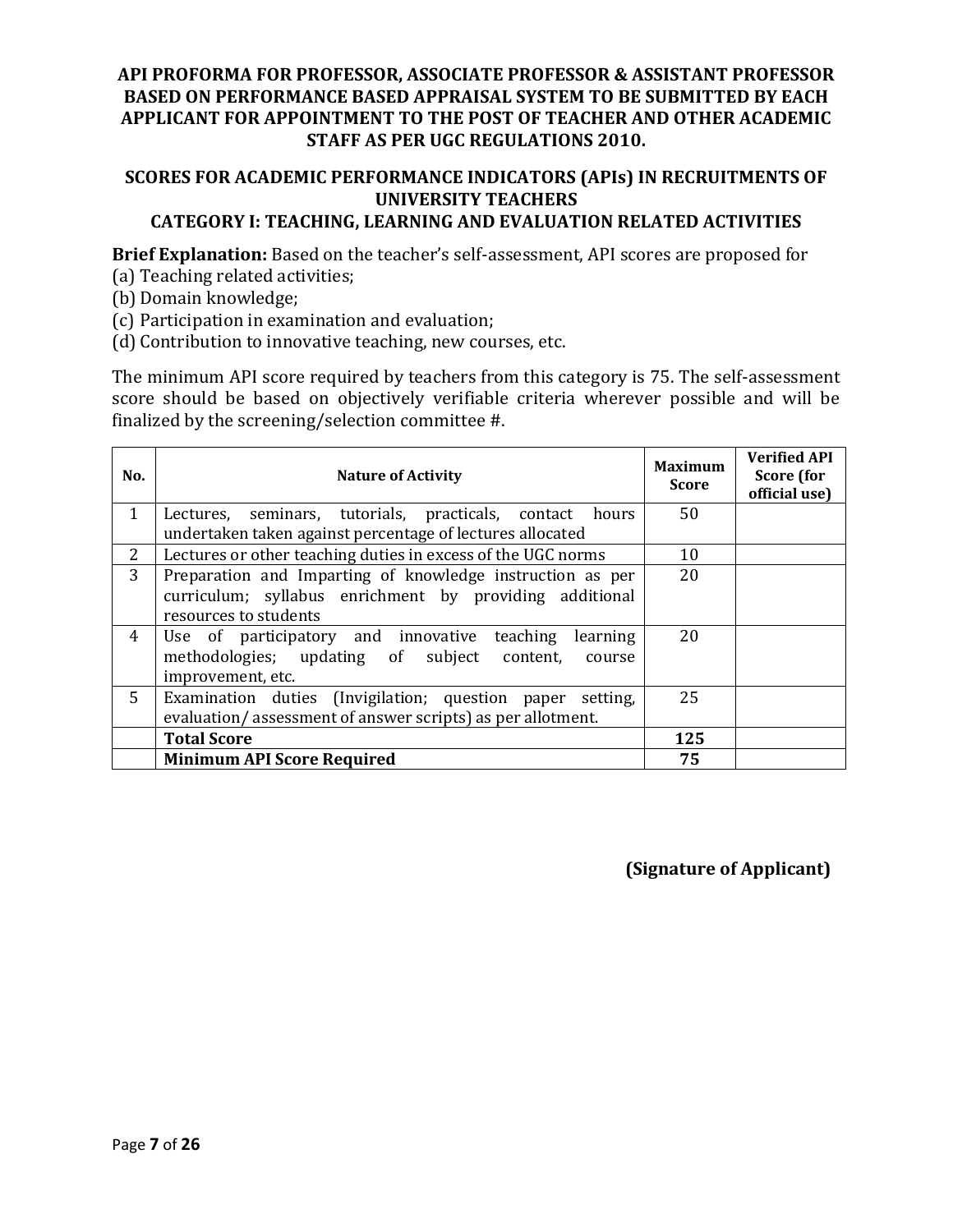#### **PART B: ACADEMIC PERFORMANCE INDICATORS**

#### **(I) CATEGORY-I: TEACHING, LEARNING AND EVALUATION RELATED ACTIVITIES**

#### **I. Lectures, Seminars, Tutorials, Practicals, Contact Hours (give semester-wise details, where necessary)**

| SI.<br>No. | Course/Paper | <b>Level</b> | Mode of teaching* | <b>Hours per</b><br>week allotted | <b>No. of Classes</b><br>conducted | % of classes taken<br>as per documented<br>record |
|------------|--------------|--------------|-------------------|-----------------------------------|------------------------------------|---------------------------------------------------|
|            |              |              |                   |                                   |                                    |                                                   |
|            |              |              |                   |                                   |                                    |                                                   |
|            |              |              |                   |                                   |                                    |                                                   |
|            |              |              |                   |                                   |                                    |                                                   |

\*Lecture (L), Seminar (S), Tutorial (T), Practical (P), Contact Hours (C) # Only Regular fulltime teaching experience will be considered.

| Sl.<br>No. | <b>Activity</b>                                                                  | <b>Verified API Score</b><br>(For Official use) |
|------------|----------------------------------------------------------------------------------|-------------------------------------------------|
| (a)        | Classes Taken (max 50 marks for 100% Performance & proportionate score up to 80% |                                                 |
|            | performance, below which no score may be given                                   |                                                 |
| (b)        | Teaching Load in excess of UGC norm (max score: 10)                              |                                                 |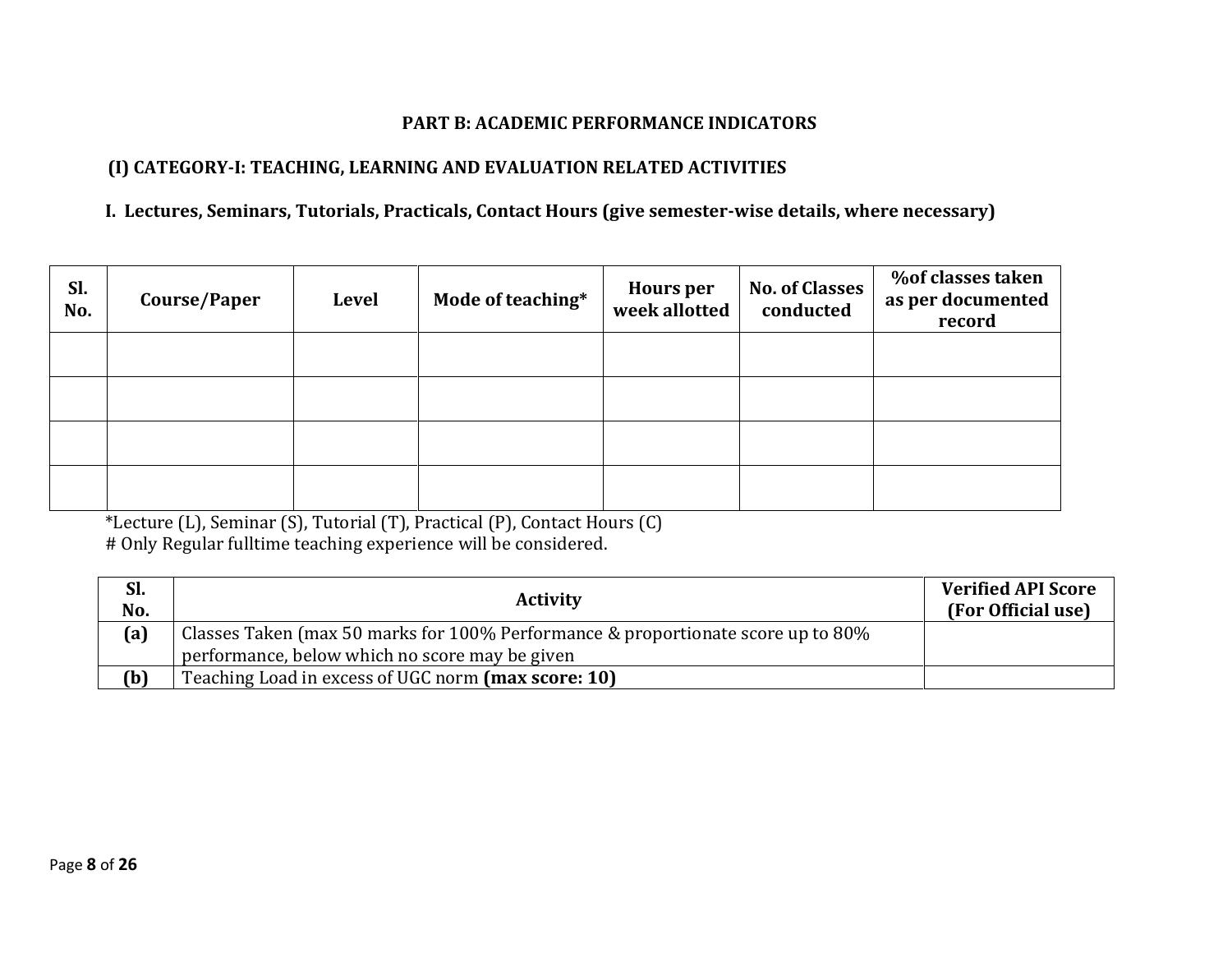### **II. Reading/ Instructional material consulted and additional knowledge resources provided to students**

| Sl.<br>No.                                                                                                                                                                      | Course/Paper | <b>Consulted</b> | Prescribed | <b>Additional</b><br><b>Resource provided</b> | <b>Verified API</b><br><b>Score</b><br>(For Official<br>use) |
|---------------------------------------------------------------------------------------------------------------------------------------------------------------------------------|--------------|------------------|------------|-----------------------------------------------|--------------------------------------------------------------|
|                                                                                                                                                                                 |              |                  |            |                                               |                                                              |
|                                                                                                                                                                                 |              |                  |            |                                               |                                                              |
|                                                                                                                                                                                 |              |                  |            |                                               |                                                              |
|                                                                                                                                                                                 |              |                  |            |                                               |                                                              |
| API score based on preparation and imparting of knowledge/ instruction as per curriculum & syllabus enrichment by<br>providing additional resources to students (Max score: 20) |              |                  |            |                                               |                                                              |

#### **III. Use of Participatory and Innovative Teaching-Learning Methodologies, Updating of Subject Contents, Course Improvement, etc.**

| Sl.<br>No. | <b>Short Description</b>           | <b>Verified API Score</b><br>(For Official use) |
|------------|------------------------------------|-------------------------------------------------|
|            |                                    |                                                 |
|            |                                    |                                                 |
|            |                                    |                                                 |
|            | <b>Total Score (Max Score: 20)</b> |                                                 |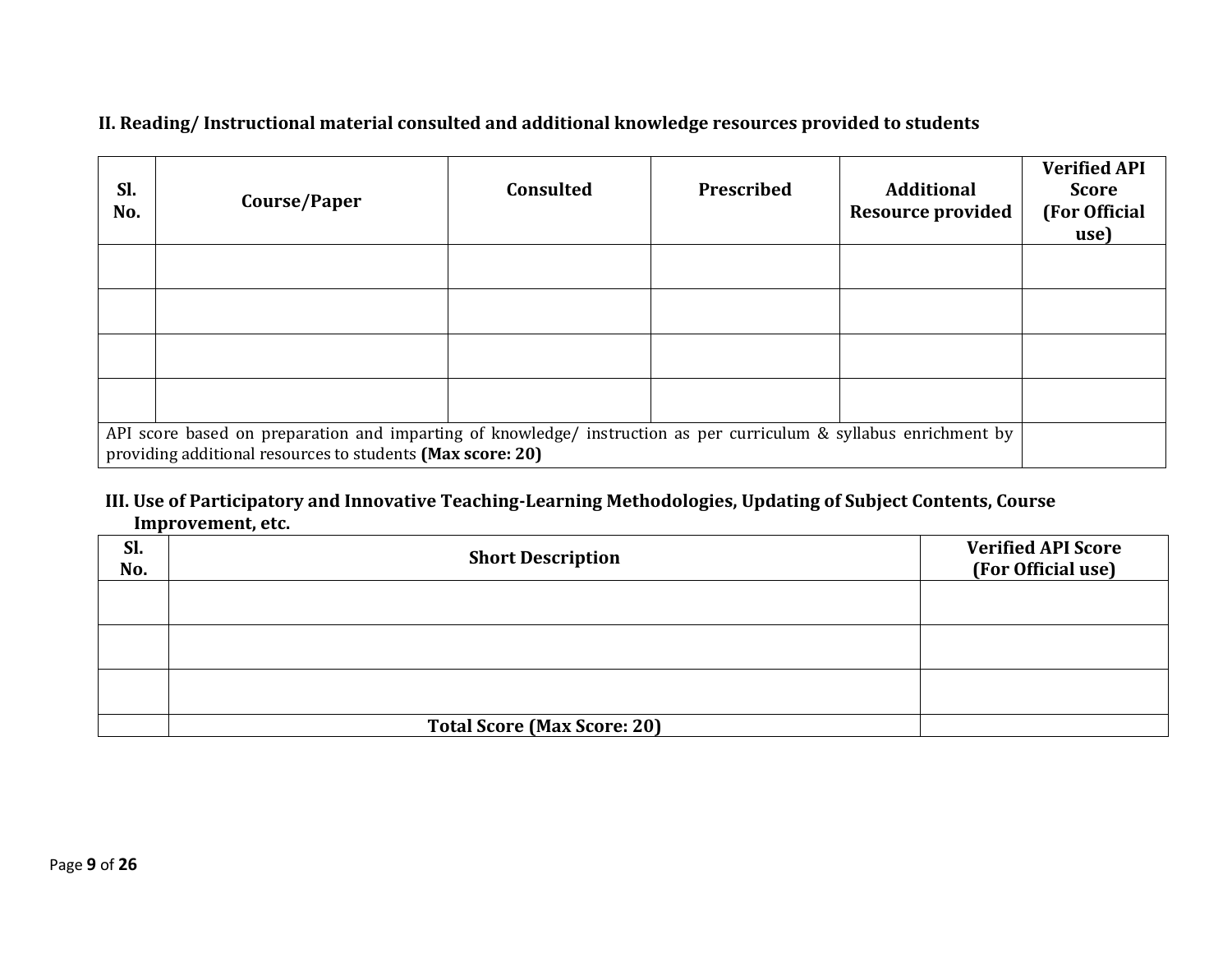### **IV. Examination Duties Assigned and Performed**

| Sl.<br>No. | <b>Type of Examination Duties</b> | <b>Duties Assigned</b> | <b>Extent to which carried</b><br>$out(\% )$ | <b>Verified API Score</b><br>(For Official use) |
|------------|-----------------------------------|------------------------|----------------------------------------------|-------------------------------------------------|
|            |                                   |                        |                                              |                                                 |
|            |                                   |                        |                                              |                                                 |
|            |                                   |                        |                                              |                                                 |
|            |                                   |                        |                                              |                                                 |
|            |                                   |                        |                                              |                                                 |
|            | <b>Total Score (Max: 25)</b>      |                        |                                              |                                                 |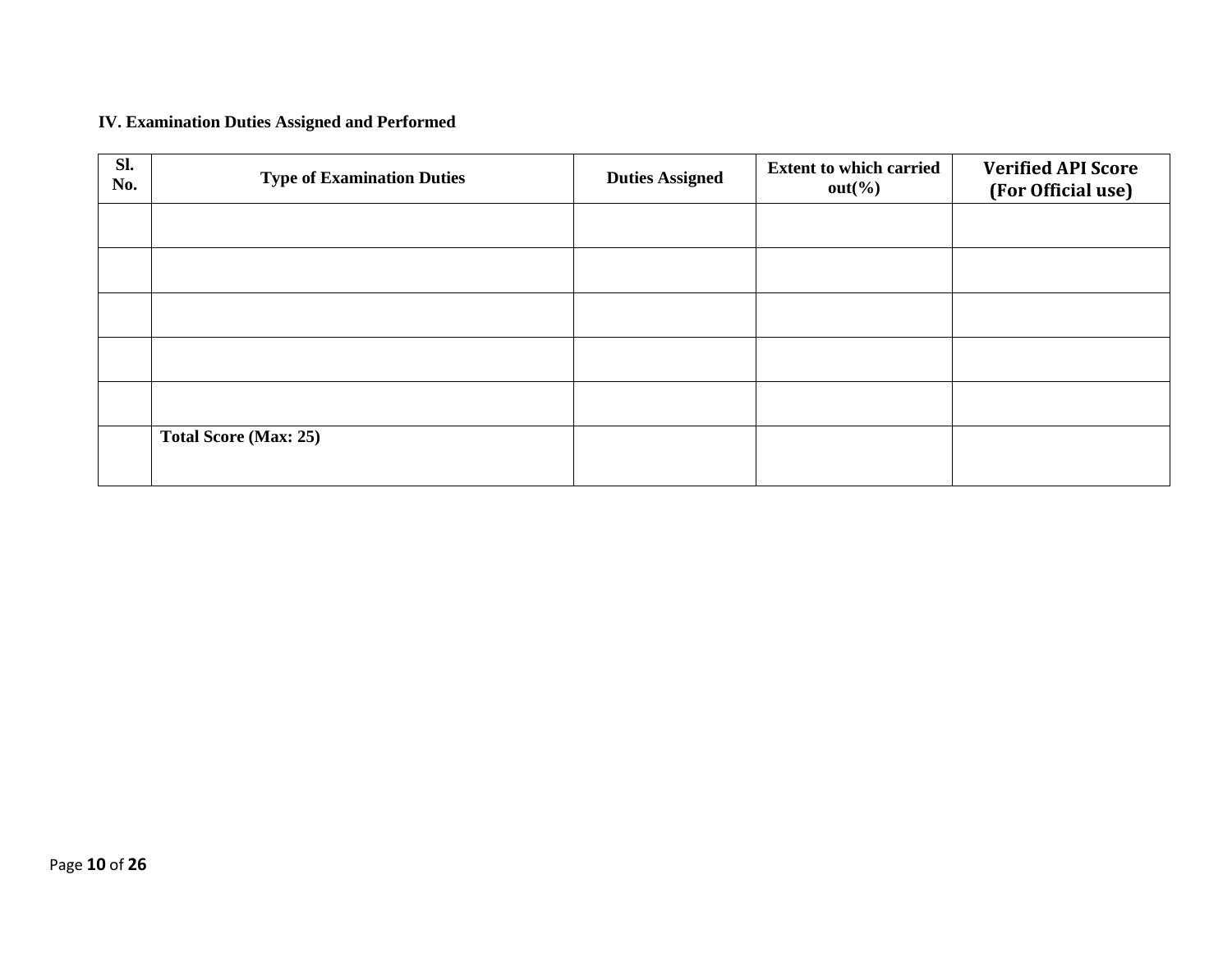#### **CATEGORY II: CO-CURRICULAR, EXTENSION AND PROFESSIONAL DEVELOPMENT RELATED ACTIVITIES.**

**Brief Explanation**: Based on the teacher's self-assessment, category II API scores are proposed for co-curricular and extension activities; and Professional development related contributions. The minimum API required by Candidate for eligibility is 15. A list of items and proposed scores is given below. It will be noticed that all Candidates can earn scores from a number of items, whereas some activities will be carried out only by one or a few Candidates. The list of activities is broad enough for the minimum API score required (15) in this category to accrue to all Candidates. As before, the self-assessment score should be based on objectively verifiable criteria and will be finalized by the screening/selection committee #.

| SL.<br>No.     | <b>Nature of Activity</b>                                                                          | Maximum<br><b>Score</b> | <b>Verified</b><br><b>API Score</b><br>(for official<br>use) |
|----------------|----------------------------------------------------------------------------------------------------|-------------------------|--------------------------------------------------------------|
| $\mathbf{1}$   | Student related co-curricular, extension and field                                                 | 20                      |                                                              |
|                | based activities (such as extension work through NSS /                                             |                         |                                                              |
|                | NCC and other channels, cultural activities, subject<br>related events, advisement and counseling) |                         |                                                              |
| $\overline{2}$ | Contribution to Corporate life and management of the                                               | 15                      |                                                              |
|                | department and institution through participation in                                                |                         |                                                              |
|                | academic and administrative committees<br>and                                                      |                         |                                                              |
|                | responsibilities.                                                                                  |                         |                                                              |
| 3              | Professional Development activities<br>(such)<br><b>as</b>                                         | 15                      |                                                              |
|                | participation in seminars, conferences, short term,                                                |                         |                                                              |
|                | training courses, talks, lectures, membership of                                                   |                         |                                                              |
|                | associations, dissemination and general articles, not                                              |                         |                                                              |
|                | covered in Category III below)                                                                     |                         |                                                              |
|                | <b>Total Score</b>                                                                                 | 50                      |                                                              |
|                | <b>Minimum API Score Required</b>                                                                  | 15                      |                                                              |

**(Signature of Applicant)**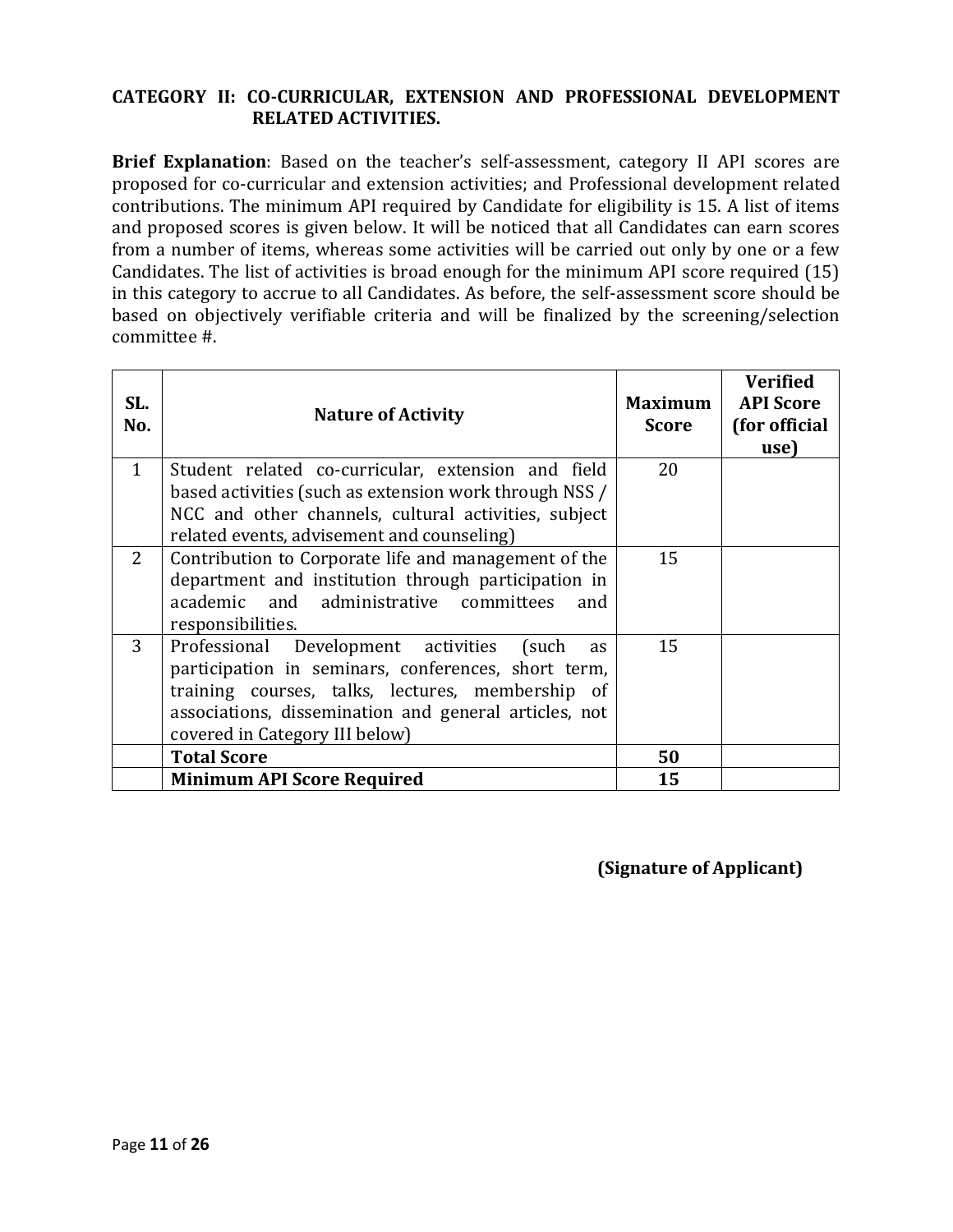#### **(II) CATEGORY-II: CO-CURRICULAR, EXTENSION, PROFESSIONAL DEVELOPMENT RELATED ACTIVITIES**

**Please mention your contribution to the following:**

| Sl.<br>No. | <b>Type of Activity</b>                              | <b>Average Hrs/</b><br>week | <b>Verified API Score</b><br>(For Official use) |
|------------|------------------------------------------------------|-----------------------------|-------------------------------------------------|
|            | i. Co-Curricular, extension & field based activities |                             |                                                 |
|            |                                                      |                             |                                                 |
|            |                                                      |                             |                                                 |
|            |                                                      |                             |                                                 |
|            |                                                      |                             |                                                 |
|            | <b>Total Score (Max: 20)</b>                         |                             |                                                 |

| ii. Contribution to Corporate Life and management of the Institution | Yearly/Semester  <br>wise<br>responsibilities | <b>Verified API Score</b><br>(For Official use) |
|----------------------------------------------------------------------|-----------------------------------------------|-------------------------------------------------|
|                                                                      |                                               |                                                 |
|                                                                      |                                               |                                                 |
|                                                                      |                                               |                                                 |
|                                                                      |                                               |                                                 |
| <b>Total (Max: 15)</b>                                               |                                               |                                                 |

| iii. Professional Development Activities | <b>Yearly/Semester</b><br>wise<br>responsibilities | <b>Verified API Score</b><br>(For Official use) |
|------------------------------------------|----------------------------------------------------|-------------------------------------------------|
|                                          |                                                    |                                                 |
|                                          |                                                    |                                                 |
|                                          |                                                    |                                                 |
|                                          |                                                    |                                                 |
| <b>Total (Max: 15)</b>                   |                                                    |                                                 |
| Total Score (i+ii+iii) (Min: 15)         |                                                    |                                                 |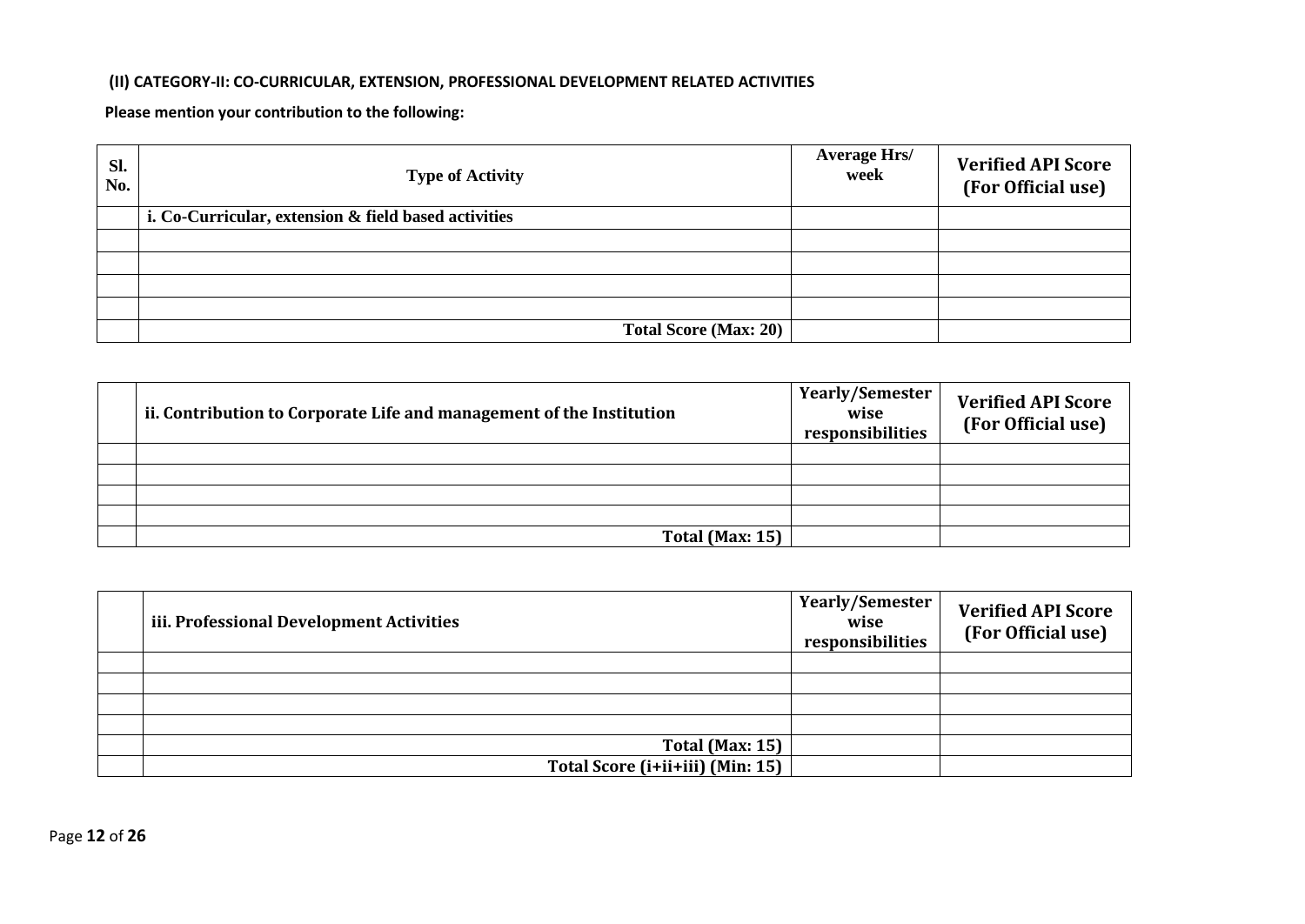### **CATEGORY-III: RESEARCH AND ACADEMIC CONTRIBUTIONS**

**Brief Explanation**: Based on the candidate's self-assessment, API scores are proposed for research and academic contributions. The minimum API score required by candidate from this category is different for different levels of posts. The self-assessment score will be based on verifiable criteria and will be finalized by the screening/selection committee.

| Sl.No | <b>Details</b>               | <b>Faculties of Languages Arts/Humanities/Social</b>                  | <b>Max. Points</b>                            | No. of              | <b>Maximum</b> |
|-------|------------------------------|-----------------------------------------------------------------------|-----------------------------------------------|---------------------|----------------|
|       |                              | Sciences/Library/Physical Education/Management                        |                                               | <b>Publications</b> | <b>Marks</b>   |
| 01    | <b>Research Papers</b>       | <b>Refereed Journals</b>                                              | 15/publication                                |                     |                |
|       | published in                 |                                                                       | First Author - 60% and Rest                   |                     |                |
|       |                              |                                                                       | Authors to share 40% equally                  |                     |                |
|       |                              | Non-Refereed but recognized and reputable journals and                | 10/publication<br>First Author - 60% and Rest |                     |                |
|       |                              | periodicals with ISBN/ISSN                                            |                                               |                     |                |
|       |                              |                                                                       | Authors to share 40% equally                  |                     |                |
|       |                              | Conference proceedings as full papers etc (Abstracts not to be        | 10/publication<br>First Author - 60% and Rest |                     |                |
|       |                              | included)                                                             | Authors to share 40% equally                  |                     |                |
| 02    | <b>Research Publications</b> | Text or Reference Books published by International Publishers with    | 50/sole author                                |                     |                |
|       | (books, chapters in          | an established peer review system                                     | 10/chapter in edited books                    |                     |                |
|       | books, other than            | Subject Books by National level publishers/State and Central Govt.    | 25/sole author and 5/chapter in               |                     |                |
|       | refereed journal articles)   | <b>Publications with ISBN</b>                                         | edited books                                  |                     |                |
|       |                              | Subject Books by other local publishers with ISBN                     | 15/sole author and 3/chapter in               |                     |                |
|       |                              |                                                                       | edited books                                  |                     |                |
|       |                              | Chapters contributed to edited knowledge based volumes                | 10/ Chapter                                   |                     |                |
|       |                              | published by International Publishers                                 |                                               |                     |                |
|       |                              | Chapters in knowledge based volumes by Indian/National level          | 5/Chapter                                     |                     |                |
|       |                              | publishers with ISBN/ISSN and with numbers of National and            |                                               |                     |                |
|       |                              | International directories                                             |                                               |                     |                |
|       |                              | <b>RESEARCH PROJECTS</b>                                              |                                               |                     |                |
| 03    | <b>Sponsored Projects</b>    | Major Projects - amount mobilized with grants above 5.00<br>(a)       | 20/each Project                               |                     |                |
|       | carried out/ongoing          | lakhs                                                                 |                                               |                     |                |
|       |                              | Major Projects - amount mobilized with grants above 3.00 lakhs<br>(b) | 15/each Project                               |                     |                |
|       |                              | up to 5.00 lakhs                                                      |                                               |                     |                |
|       |                              | Minor Projects - (Amount mobilized with grants above Rs.<br>(c)       | 10/each Project                               |                     |                |
|       |                              | 25,000 up to Rs. 3 lakh)                                              |                                               |                     |                |

#### **PARAMETER FOR ASSESSMENT OF RESEARCH PERFORMANCE**

# In case of research article/paper/book, title page along with ISSN/ISBN has to be enclosed.

# In case of research projects, sanction certificate from the agency has to be enclosed.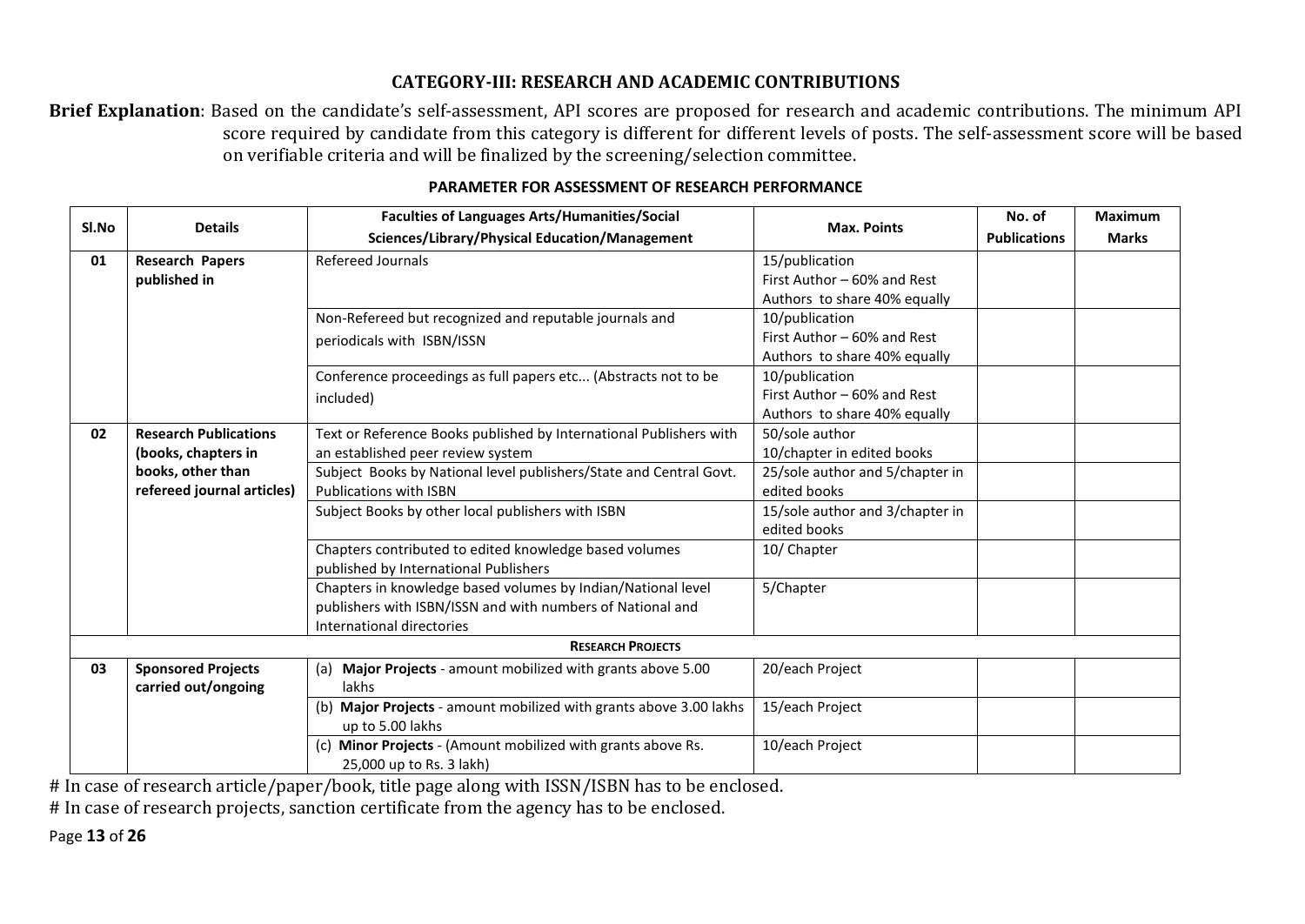| 04 | <b>Consultancy Projects</b>          | Amount mobilized with minimum of Rs. 2.00 lakhs                    | 10/ every Rs. 2.00 lakhs         |  |
|----|--------------------------------------|--------------------------------------------------------------------|----------------------------------|--|
|    | carried out/ongoing                  |                                                                    |                                  |  |
| 05 | <b>Completed projects</b>            | Completed project report (Accepted by funding agency)              | 20/each major project and        |  |
|    | quality evaluation                   |                                                                    | 10/each minor project            |  |
| 06 | Projects                             | Major Policy document of Govt. Bodies at Central and State level   | 30/each national level output or |  |
|    | <b>Outcome/Outputs</b>               |                                                                    | patent                           |  |
|    |                                      |                                                                    | 50/each for International level  |  |
|    |                                      |                                                                    | output or patent                 |  |
|    |                                      | <b>RESEARCH GUIDANCE</b>                                           |                                  |  |
| 07 | M.Phil                               | Degree awarded only                                                | 3/each candidate                 |  |
| 08 | Ph D                                 | Degree awarded                                                     | 10/each candidate                |  |
|    |                                      | Thesis submitted                                                   | 7/each candidate                 |  |
|    |                                      | TRAINING COURSES AND CONFERENCE/SEMINAR/WORKSHOP PAPERS            |                                  |  |
| 09 | Refresher courses                    | Not less than two weeks duration<br>(a)                            | 20/each                          |  |
|    | Methodology workshops,               | (b) One week duration                                              | 10/each                          |  |
|    | <b>Training, Teaching-</b>           |                                                                    |                                  |  |
|    | <b>Learning Evaluation</b>           |                                                                    |                                  |  |
|    | <b>Technology Programme,</b>         |                                                                    |                                  |  |
|    | <b>Soft Skills Development</b>       |                                                                    |                                  |  |
|    | <b>Programmes, Faculty</b>           |                                                                    |                                  |  |
|    | <b>Programmes (Max.30</b><br>points) |                                                                    |                                  |  |
| 10 | Papers in                            | Participation and Presentation of research papers (oral/poster) in |                                  |  |
|    | Conferences/Seminars/                | (a) International Conference                                       | 10 each                          |  |
|    | Workshops etc                        | (b) National                                                       | 7.5/each                         |  |
|    |                                      | Regional / State level<br>(c)                                      | 5/each                           |  |
|    |                                      | Local-University/College level<br>(d)                              | 3/each                           |  |
| 11 | Invited lectures or                  | International<br>(a)                                               | 10/each                          |  |
|    | presentations for                    | (b) National level                                                 | 5/each                           |  |
|    | conferences/symposia                 |                                                                    |                                  |  |

# In case of research article/paper/book, title page along with ISSN/ISBN has to be enclosed.

# In case of research projects, sanction certificate from the agency has to be enclosed.

# In case of research guidance, notification issued by the University has to be enclosed to indicate M.Phil/PhD Degree awarded.

# In case of research guidance, certificate by Registrar (Evaluation) has to be enclosed to indicate M.Phil/PhD thesis submitted.

Page **14** of **26**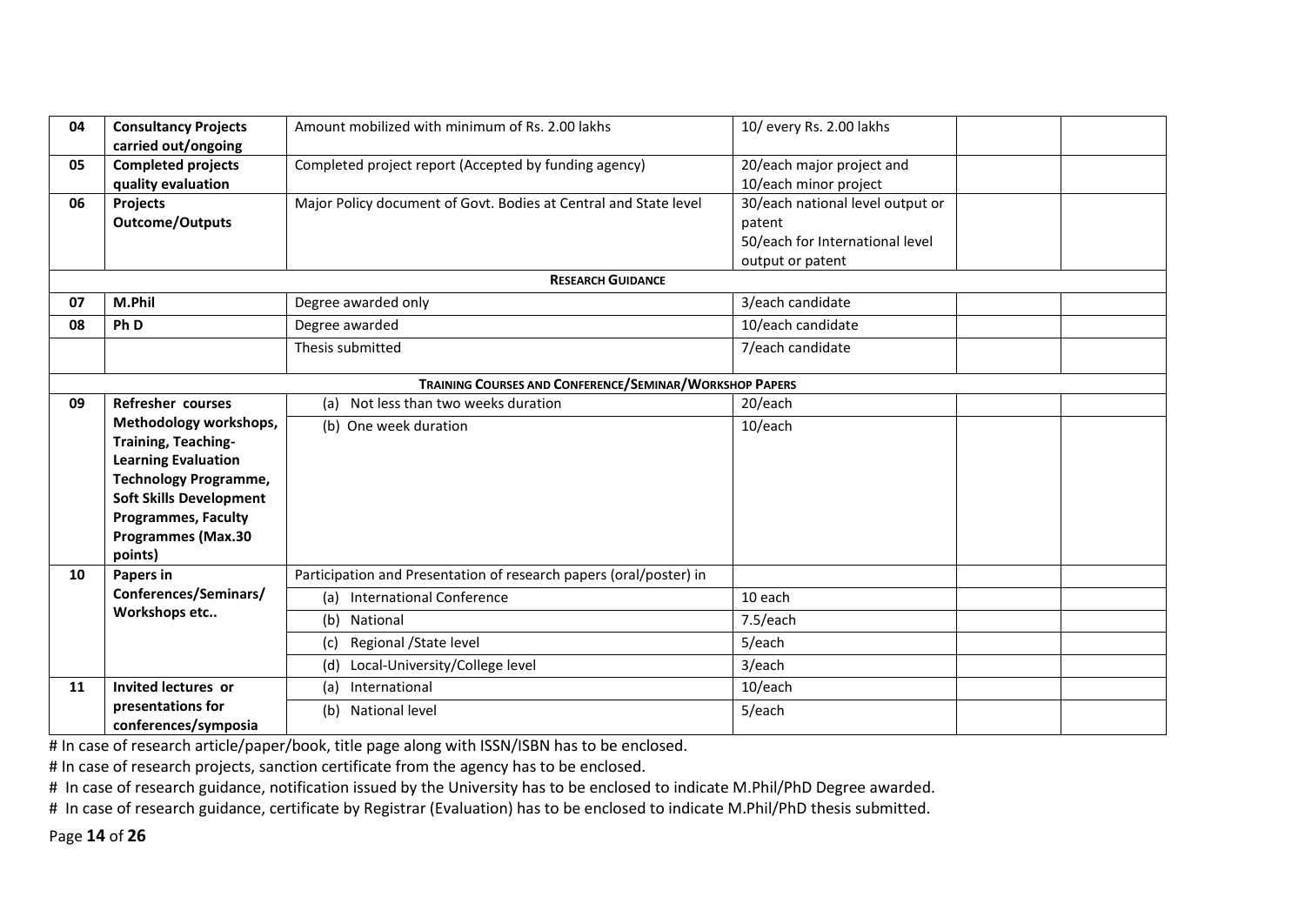#### **Sl. No Details Properties and COVID-10 COVID-10 COVID-10 COVID-10 COVID-10 COVID-10 COVID-10 COVID-10 COVID-10 COVID-10 COVID-10 COVID-10 COVID-10 COVID-10 COVID-10 COVID-10 COVID-10 COVID-10 COVID-10 COVID-10 COVID-10 CO and college teacher position No. of Publications Maximu m Marks 01 Research Papers published in** Refereed Journals 2008 15/publication First/ Principal author to share 60% and rest authors to share 40% equally Non-Refereed but recognized and reputable journals and periodicals with ISBN/ISSN numbers 10/publication First/Principal author to share 60% and rest authors to share 40% equally Conference proceedings as full papers, etc... (Abstracts not to be included) 10/publication First/Principal author to share 60% and rest authors to share 40% equally **02 Research Publications (books, chapters in books, other than refereed journal articles)** Text or Reference Books published by International Publishers with an established peer review system 50/sole author 10/chapter in an edited books Subject Books by National level publishers/State and Central Govt. Publications with ISBN numbers 25/sole author and 5/chapter in edited books Subject Books by Other local publishers with ISBN numbers | 15/sole author and 3/chapter in edited books Chapters contributed to edited knowledge based volumes published by International Publishers 10/ Chapter Chapters in knowledge based volumes by Indian/National level publishers with ISBN/ISSN numbers and with numbers of National and International directories 5/Chapter **RESEARCH PROJECTS 03 Sponsored Projects carried out/ongoing** (a) **Major Projects** - amount mobilized with grants above 30.00 lakhs 20/each Project (b) **Major Projects** - amount mobilized with grants above 5.00 lakhs up to 30.00 lakhs 15/each Project

#### **PARAMETER FOR ASSESSMENT OF RESEARCH PERFORMANCE**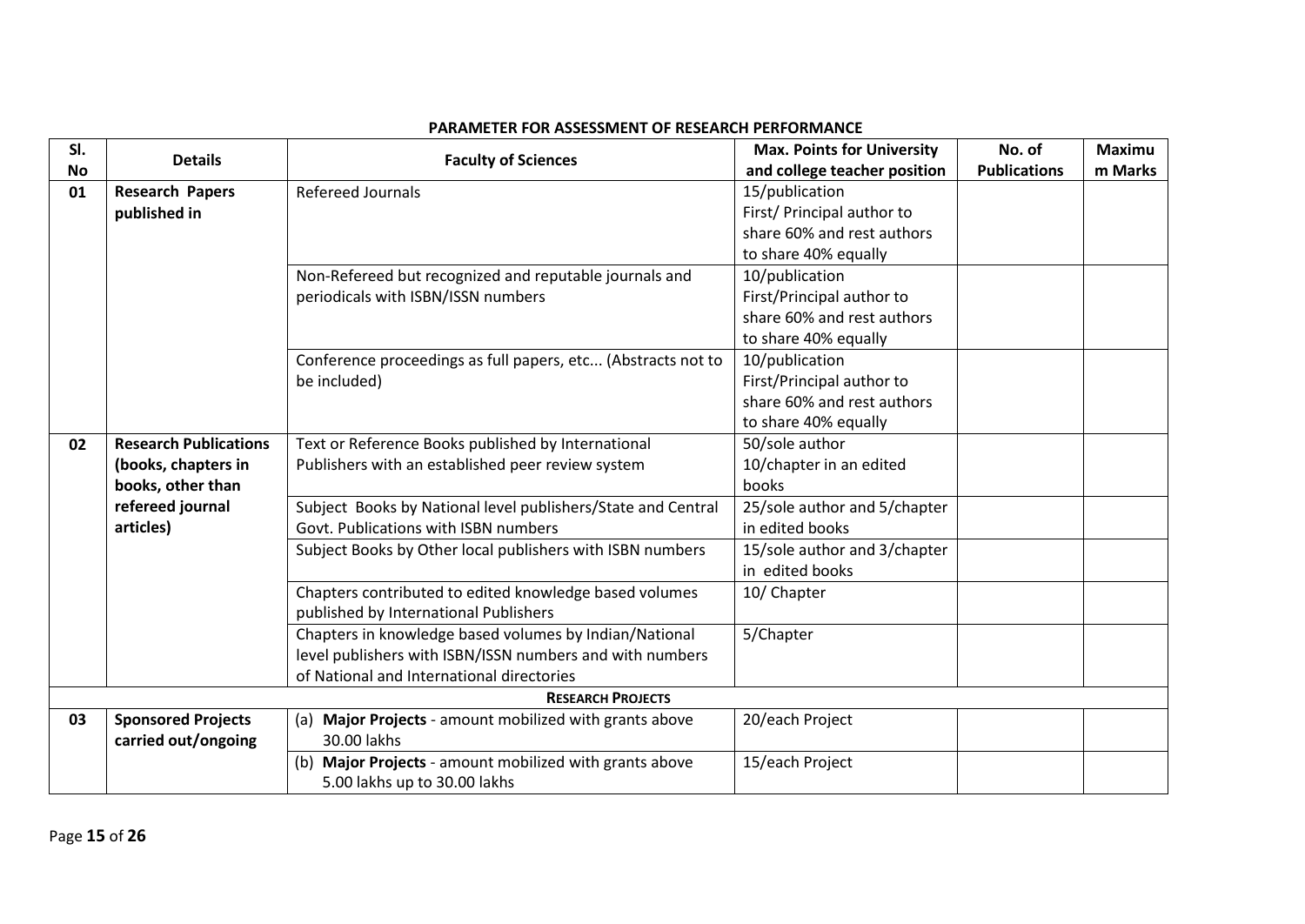|    |                                                | (c) <b>Minor Projects</b> - (Amount mobilized with grants above Rs. $\vert$ 10/each Project                                                                                               |                               |  |  |
|----|------------------------------------------------|-------------------------------------------------------------------------------------------------------------------------------------------------------------------------------------------|-------------------------------|--|--|
|    |                                                | 50,000 up to Rs. 5 lakh)                                                                                                                                                                  |                               |  |  |
|    |                                                | # In case of research article/paper/book, title page along with ISSN/ISBN has to be enclosed.<br># In case of research projects, sanction certificate from the agency has to be enclosed. |                               |  |  |
| 04 | <b>Consultancy Projects</b>                    | Amount mobilized with minimum of Rs. 10.00 lakh                                                                                                                                           | 10/every Rs. 10.00 lakhs      |  |  |
|    | carried out/ongoing                            |                                                                                                                                                                                           |                               |  |  |
| 05 | <b>Completed projects</b>                      | Completed project Report (Acceptance from funding agency)                                                                                                                                 | 20/each major project and     |  |  |
|    | quality evaluation                             |                                                                                                                                                                                           | 10/each minor project         |  |  |
| 06 | <b>Projects</b>                                | Patent/Technology Transfer/Product/Process                                                                                                                                                | 30/each national level output |  |  |
|    | <b>Outcome/Outputs</b>                         |                                                                                                                                                                                           | or patent                     |  |  |
|    |                                                |                                                                                                                                                                                           | 50/ each for International    |  |  |
|    |                                                |                                                                                                                                                                                           | level output or patent        |  |  |
|    |                                                | <b>RESEARCH GUIDANCE</b>                                                                                                                                                                  |                               |  |  |
| 07 | M.Phil                                         | Degree awarded only                                                                                                                                                                       | 3/each candidate              |  |  |
| 08 | Ph D                                           | Degree awarded                                                                                                                                                                            | 10/each candidate             |  |  |
|    |                                                | Thesis submitted                                                                                                                                                                          | 7/each candidate              |  |  |
|    |                                                | TRAINING COURSES AND CONFERENCE/SEMINAR/WORKSHOP PAPERS                                                                                                                                   |                               |  |  |
| 09 | <b>Refresher courses</b>                       | (a) Not less than two weeks duration                                                                                                                                                      | 20/each                       |  |  |
|    | Methodology                                    | (b) One week duration                                                                                                                                                                     | 10/each                       |  |  |
|    | workshops, Training,                           |                                                                                                                                                                                           |                               |  |  |
|    | <b>Teaching-Learning</b>                       |                                                                                                                                                                                           |                               |  |  |
|    | <b>Evaluation Technology</b>                   |                                                                                                                                                                                           |                               |  |  |
|    | <b>Programme, Soft Skills</b>                  |                                                                                                                                                                                           |                               |  |  |
|    | <b>Development</b>                             |                                                                                                                                                                                           |                               |  |  |
|    | <b>Programmes, Faculty</b>                     |                                                                                                                                                                                           |                               |  |  |
|    | <b>Programmes (Max.30</b>                      |                                                                                                                                                                                           |                               |  |  |
|    | points)                                        |                                                                                                                                                                                           |                               |  |  |
| 10 | <b>Papers in</b>                               | Participation and Presentation of research papers                                                                                                                                         |                               |  |  |
|    | <b>Conferences/Seminars</b><br>/ Workshops etc | (oral/poster)<br>(a) International Conference                                                                                                                                             | 10 each                       |  |  |
|    |                                                |                                                                                                                                                                                           |                               |  |  |
|    |                                                | (b) National                                                                                                                                                                              | 7.5/each                      |  |  |
|    |                                                | Regional/State level<br>(c)                                                                                                                                                               | 5/each                        |  |  |
|    |                                                | Local-University/College level<br>(d)                                                                                                                                                     | 3/each                        |  |  |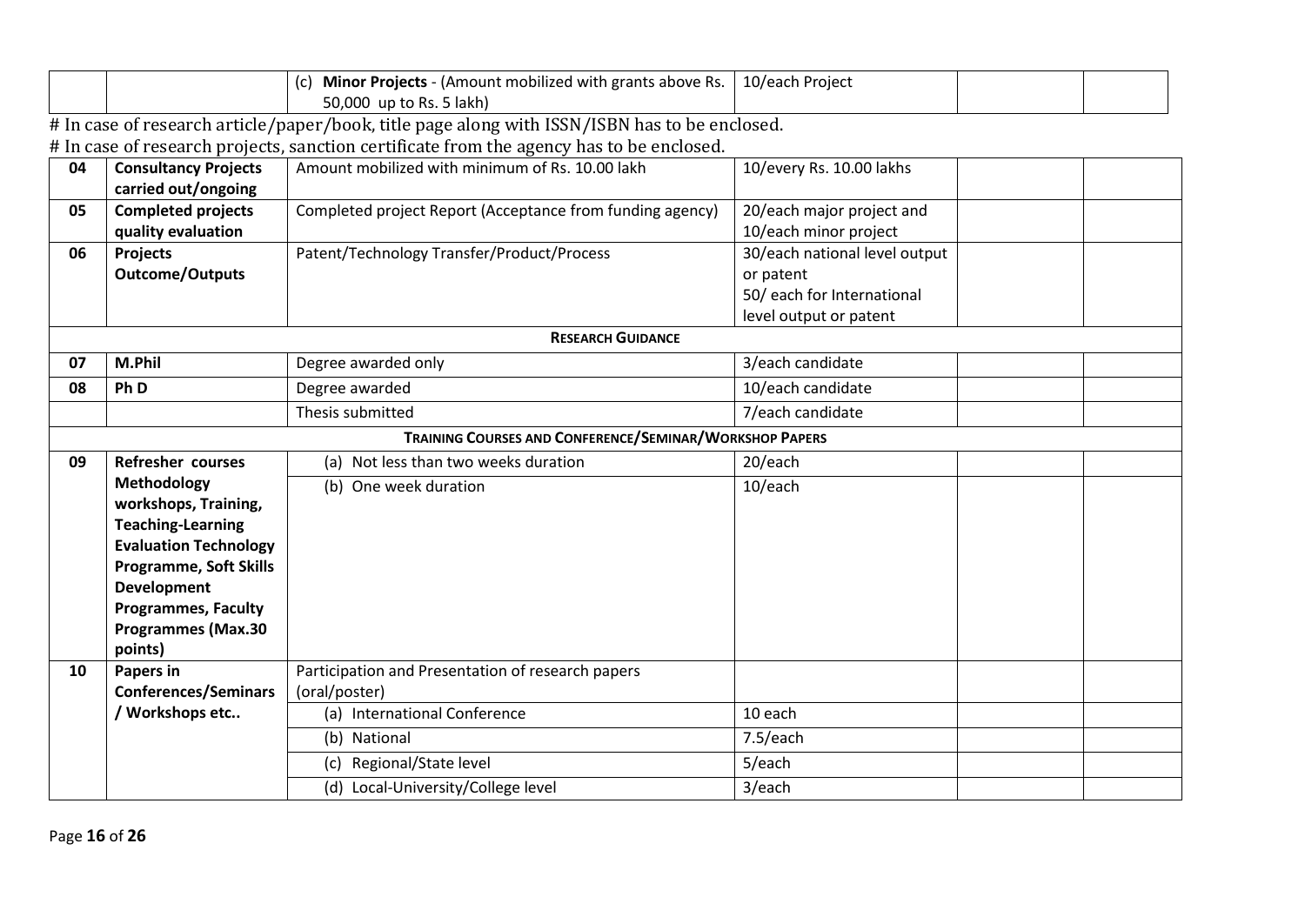| $\overline{A}$<br>ᆠ | Invited lectures or  | International<br>l a  | 10/each |  |
|---------------------|----------------------|-----------------------|---------|--|
|                     | presentations for    |                       |         |  |
|                     | conterences/symposia | National level<br>(b) | 5/each  |  |
|                     |                      |                       |         |  |

# In case of research article/paper/book, title page along with ISSN/ISBN has to be enclosed. # In case of research projects, sanction certificate from the agency has to be enclosed.

| III(D)     | <b>RESEARCH GUIDANCE</b> |                                                                                    |                                                                                    |                              |                 |
|------------|--------------------------|------------------------------------------------------------------------------------|------------------------------------------------------------------------------------|------------------------------|-----------------|
| III (D)(i) | M.Phil.                  | Degree awarded<br>No. of Candidates                                                | Degree awarded<br>No. of Candidates                                                | 3/candidate                  |                 |
| III(D)(ii) | Ph.D.                    | Degree awarded<br>Thesis submitted<br>a) No. of Candidates<br>b) No. of Candidates | Degree awarded<br>Thesis submitted<br>a) No. of Candidates<br>b) No. of Candidates | 10/candidate<br>7/ candidate |                 |
|            |                          |                                                                                    |                                                                                    |                              | Total of III(D) |

| III(E)        | TRAINING COURSES AND CONFERENCE / SEMINAR/WORKSHOP PAPERS |                             |                             |          |
|---------------|-----------------------------------------------------------|-----------------------------|-----------------------------|----------|
| $III(E)$ (i)  | Refresher courses, Methodology                            | (a) Not less than two weeks | (a) Not less than two weeks | 20 each  |
|               | workshops, Training, Teaching-                            | duration                    | duration                    |          |
|               | Learning-Evaluation Technology                            | No. of Programme(s)         | No. of Programme(s)         |          |
|               | Programmes, Soft Skills development                       | (b) One week duration       | (b) One week duration       | 10 each  |
|               | Programmes, Faculty Development                           | No. of Programme(s)         | No. of Programme(s)         |          |
|               | Programmes (Max: 30 points)                               |                             |                             |          |
|               |                                                           |                             |                             |          |
| $III(E)$ (ii) | Papers in Conferences/ Seminars/                          | Participation and           | Participation and           |          |
|               | workshops etc.(that are not included                      | Presentation of research    | Presentation of research    |          |
|               | in $III(A)$ )                                             | papers (oral/poster) in     | papers (oral/poster) in     |          |
|               |                                                           |                             |                             |          |
|               |                                                           | a. International conference | An International conference | 10 each  |
|               |                                                           | No. of Papers               | No. of Papers               |          |
|               |                                                           | a. National                 | a. National                 | 7.5 each |
|               |                                                           | No. of Papers               | No. of Papers               |          |
|               |                                                           | b. Regional / State level   | b. Regional / State level   | 5 each   |
|               |                                                           | No. of Papers               | No. of Papers               |          |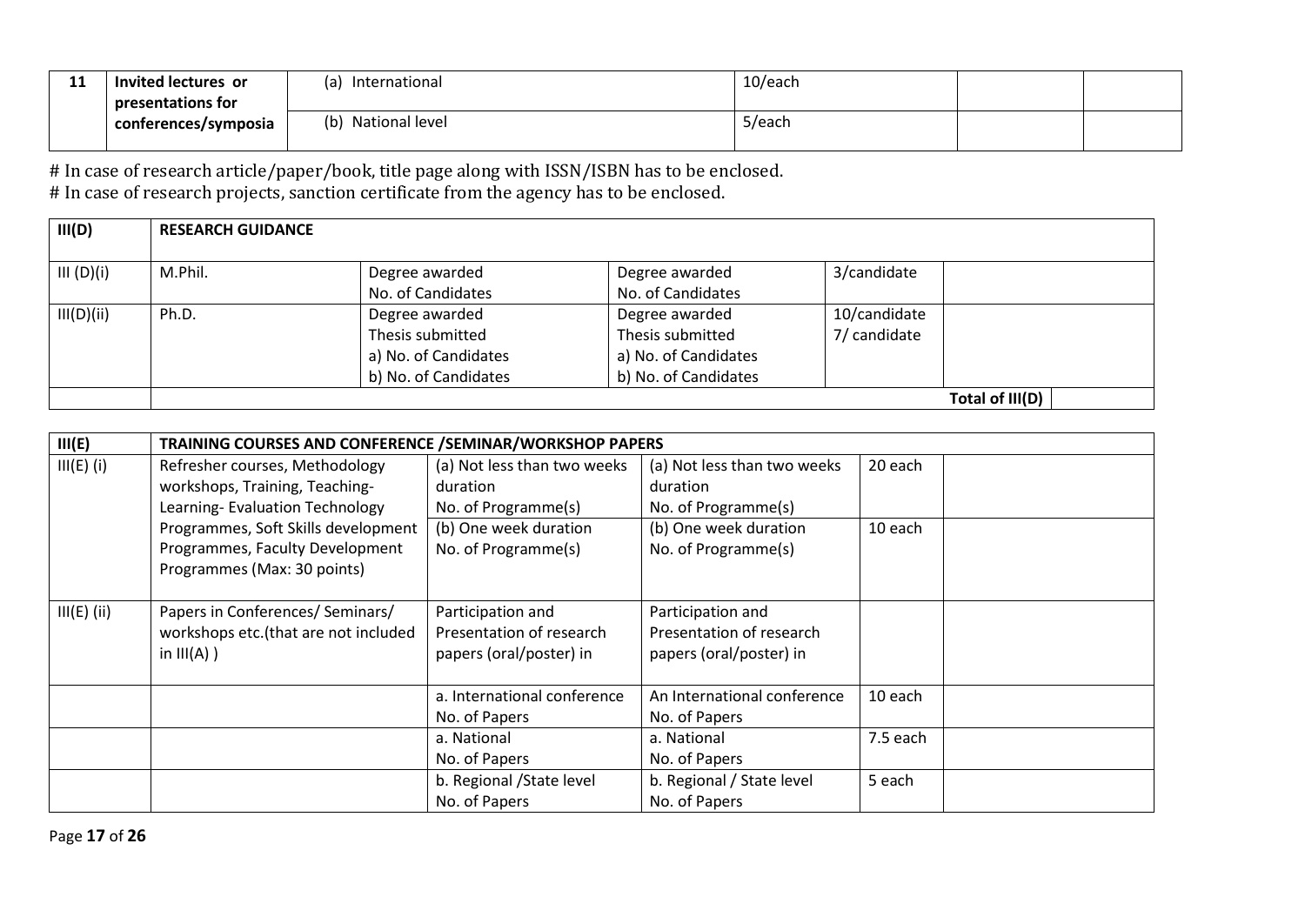|  | c. Local- University/ College   c. Local- University/ College |               | 3 each |  |
|--|---------------------------------------------------------------|---------------|--------|--|
|  | level                                                         | level         |        |  |
|  | No. of Papers                                                 | No. of Papers |        |  |

# In case of research article/paper/book, title page along with ISSN/ISBN has to be enclosed.

# In case of research projects, sanction certificate from the agency has to be enclosed.

# In case of research guidance, notification issued by the University has to be enclosed to indicate M.Phil/PhD Degree awarded.

# In case of research guidance, certificate by Registrar (Evaluation) has to be enclosed to indicate M.Phil/PhD thesis submitted.

| $III(E)$ (iv) | Invited lectures or<br>presentations for | a. International            | a. International            | 10 each |  |
|---------------|------------------------------------------|-----------------------------|-----------------------------|---------|--|
|               | conferences/                             | No. of Lecture $(s)$ and/or | No. of Lecture $(s)$ and/or |         |  |
|               | symposia                                 | Presentation(s)             | Presentation(s)             |         |  |
|               |                                          | b. National                 | b. National                 | 5 each  |  |
|               |                                          |                             |                             |         |  |
|               |                                          | No. of Lecture $(s)$ and/or | No. of Lecture $(s)$ and/or |         |  |
|               |                                          | Presentation(s)             | Presentation(s)             |         |  |

# In case of research article/paper/book, title page along with ISSN/ISBN has to be enclosed.

# In case of research projects, sanction certificate from the agency has to be enclosed.

 **Note:** For each category under III (E) (i,ii,iii,iv) maximum 2 participations and/or presentation of papers in training course, conference, seminar or workshop will be considered.

**Signature of the Candidate**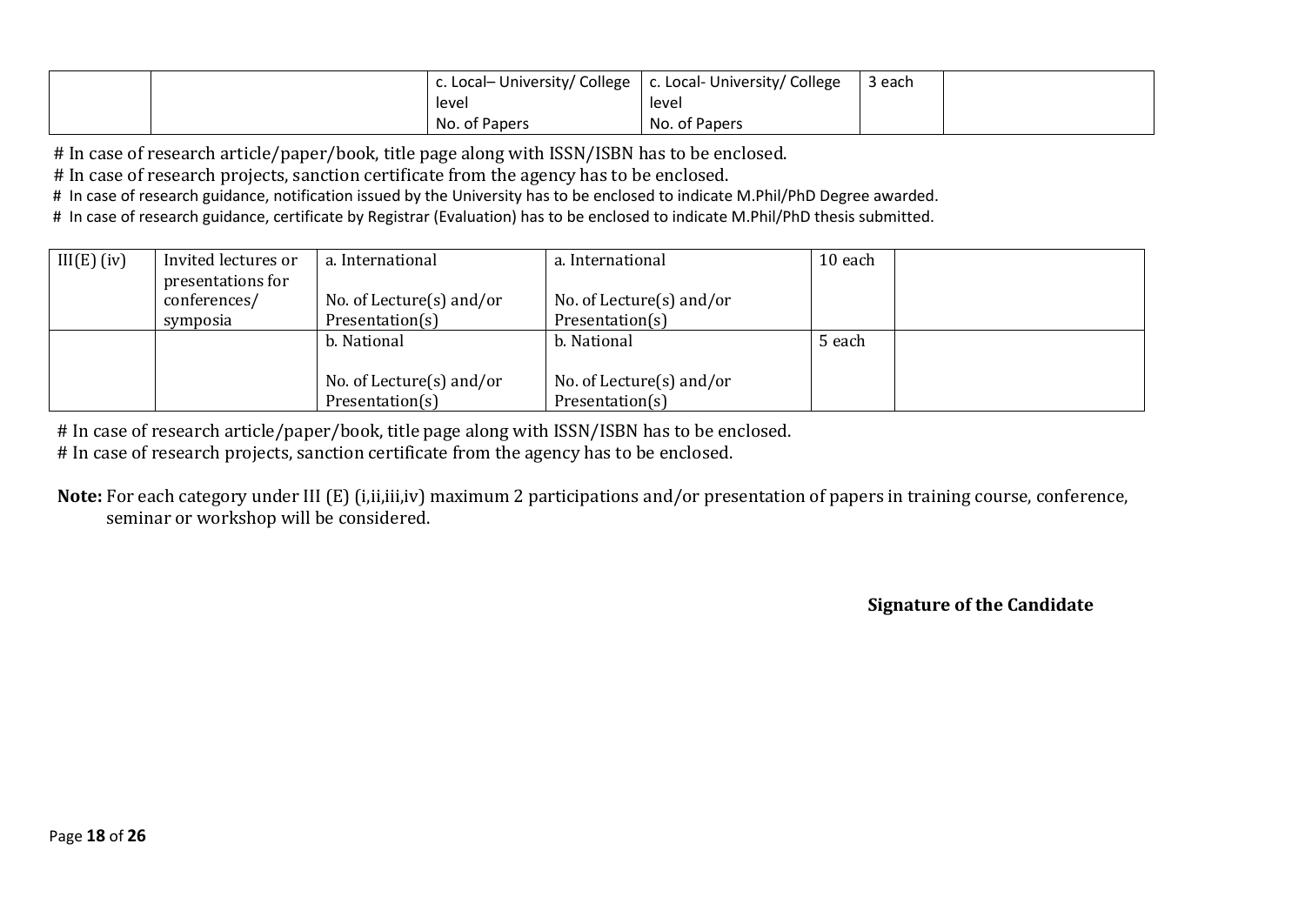#### **(III) CATEGORY-III: RESEARCH, PUBLICATIONS AND ACADEMIC CONTRIBUTIONS**

#### **A. Published Papers in Journals**

| SI.<br>No. | Title with page no. | Name of the<br>Journal | National/<br>International | <b>ISSN</b> | <b>Whether peer</b><br>reviewed/<br>refereed | <b>Position</b><br>of the<br>author<br>Main/Co-<br>author | No. of<br>CO-<br>author<br>(s) | <b>Verified</b><br><b>API</b><br><b>Score</b><br>(For<br><b>Official</b><br>use) |
|------------|---------------------|------------------------|----------------------------|-------------|----------------------------------------------|-----------------------------------------------------------|--------------------------------|----------------------------------------------------------------------------------|
|            |                     |                        |                            |             |                                              |                                                           |                                |                                                                                  |
|            |                     |                        |                            |             |                                              |                                                           |                                |                                                                                  |
|            |                     |                        |                            |             |                                              |                                                           |                                |                                                                                  |
|            |                     |                        |                            |             |                                              |                                                           |                                |                                                                                  |

#### **B. (i) Articles/Chapters published in Books**

| SI.<br>No. | Title with page no. | <b>Books, Title, Editor</b><br>& Publisher | <b>ISBN</b> | Whether<br>peer<br>reviewed | <b>Position of</b><br>the author<br>Main/<br>Co-author | No. of co-<br>author (s) | Verified API<br><b>Score</b><br>(For Official<br>use) |
|------------|---------------------|--------------------------------------------|-------------|-----------------------------|--------------------------------------------------------|--------------------------|-------------------------------------------------------|
|            |                     |                                            |             |                             |                                                        |                          |                                                       |
|            |                     |                                            |             |                             |                                                        |                          |                                                       |
|            |                     |                                            |             |                             |                                                        |                          |                                                       |
|            |                     |                                            |             |                             |                                                        |                          |                                                       |

# In case of research article/paper/book, title page along with ISSN/ISBN has to be enclosed.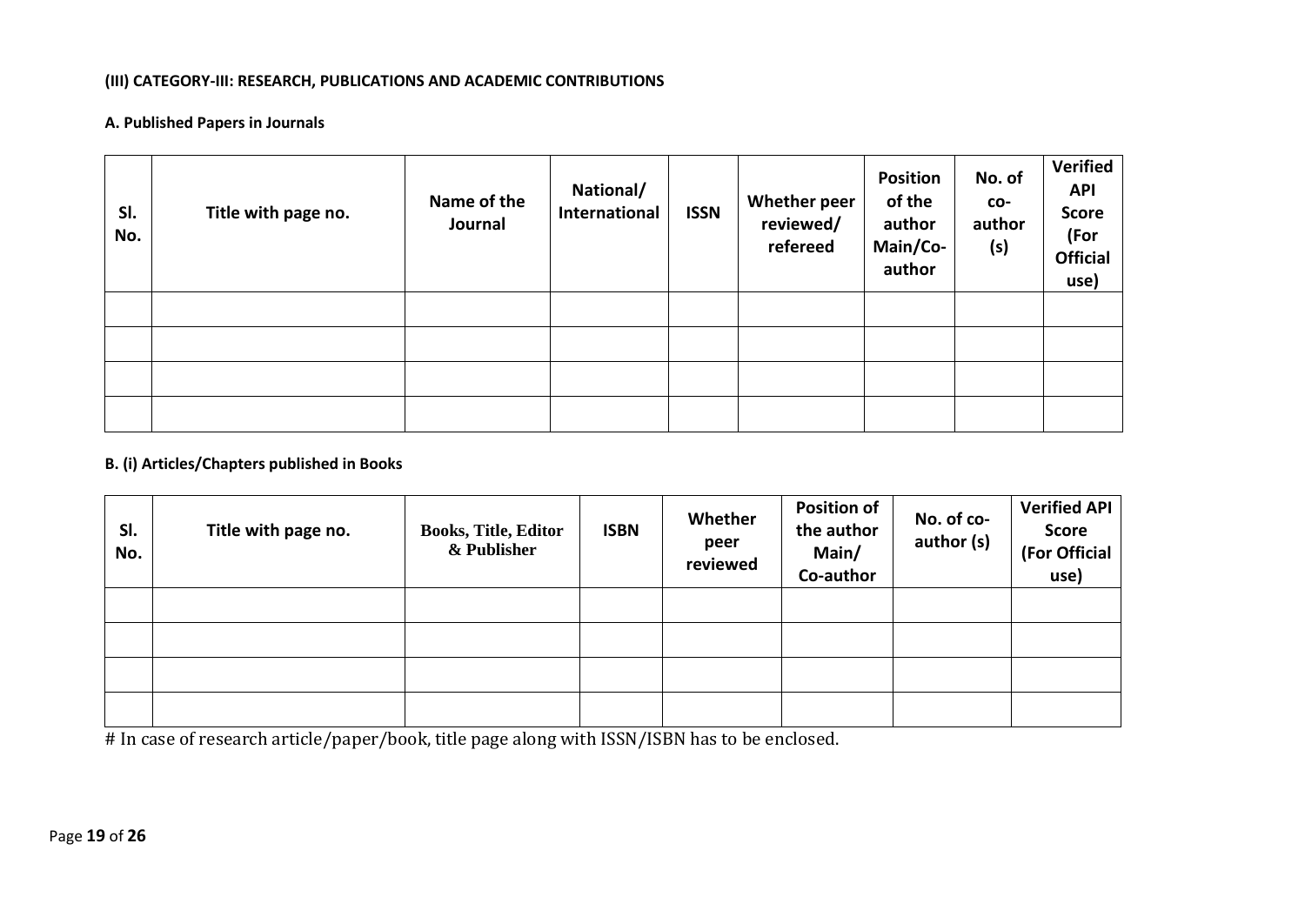### **(ii) Full Papers in Conference Proceedings**

| Sl.<br>No. | Title with page nos. | Details of<br>Conference<br><b>Publication</b> | ISSN/<br><b>ISBN</b> | Whether main/<br>co-author | <b>No. of co-authors</b> | <b>Verified API</b><br><b>Score</b><br>(For Official<br>use) |
|------------|----------------------|------------------------------------------------|----------------------|----------------------------|--------------------------|--------------------------------------------------------------|
|            |                      |                                                |                      |                            |                          |                                                              |
|            |                      |                                                |                      |                            |                          |                                                              |
|            |                      |                                                |                      |                            |                          |                                                              |
|            |                      |                                                |                      |                            |                          |                                                              |

**(iii) Books published as single author/co-author or as editor**

| Sl.<br>No. | Title with page nos. | Type of Book &<br>Authorship | <b>Publisher &amp;</b><br><b>ISBN</b> | <b>Whether peer</b><br>reviewed | Whether<br>main<br>author/<br>co-author | No. of co-<br>author (s) | Verified<br><b>API</b><br><b>Score</b><br>(For<br><b>Official</b><br>use) |
|------------|----------------------|------------------------------|---------------------------------------|---------------------------------|-----------------------------------------|--------------------------|---------------------------------------------------------------------------|
|            |                      |                              |                                       |                                 |                                         |                          |                                                                           |
|            |                      |                              |                                       |                                 |                                         |                          |                                                                           |
|            |                      |                              |                                       |                                 |                                         |                          |                                                                           |
|            |                      |                              |                                       |                                 |                                         |                          |                                                                           |

# In case of research article/paper/book, title page along with ISSN/ISBN has to be enclosed.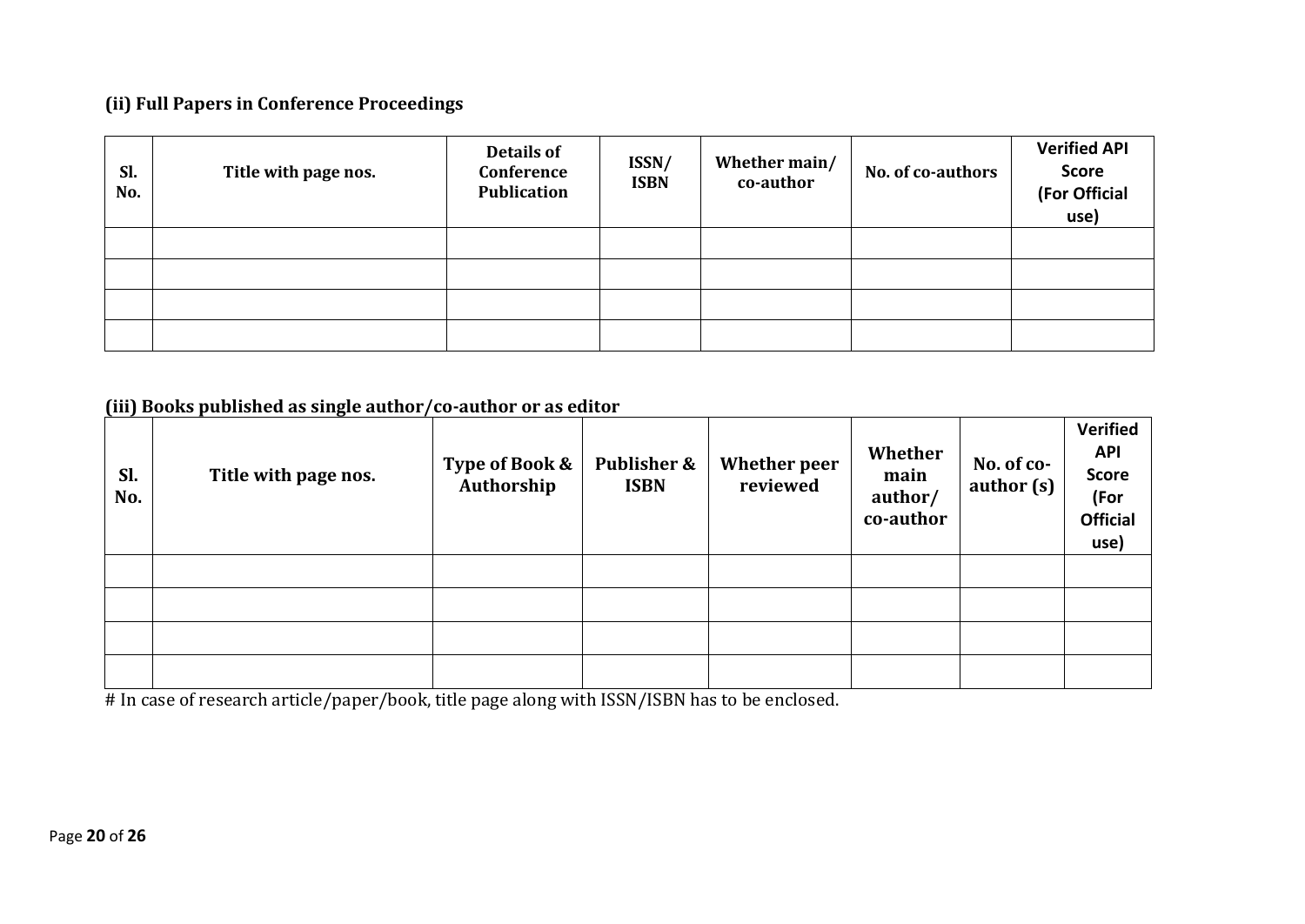**C. Ongoing and Completed Research Projects and Consultancies/**

**(i) & (ii) Ongoing Projects/Consultancies** 

| Sl.<br>No. | <b>Title</b> | <b>Funding</b><br><b>Agency</b> | <b>Period</b> | Amount<br>mobilised<br>in INR | <b>Whether policy</b><br>document<br>/patent outcome | <b>Verified API Score</b><br>(For Official use) |
|------------|--------------|---------------------------------|---------------|-------------------------------|------------------------------------------------------|-------------------------------------------------|
|            |              |                                 |               |                               |                                                      |                                                 |
|            |              |                                 |               |                               |                                                      |                                                 |
|            |              |                                 |               |                               |                                                      |                                                 |
|            |              |                                 |               |                               |                                                      |                                                 |

## **(iii) & (iv) Completed Projects/Consultancies**

| Sl.<br>No. | <b>Title</b> | <b>Funding</b><br>Agency | Period | Amount<br>mobilised in<br><b>INR</b> | Whether<br>policy<br>document<br>/patent<br>outcome | <b>Verified API</b><br><b>Score</b><br>(For Official use) |
|------------|--------------|--------------------------|--------|--------------------------------------|-----------------------------------------------------|-----------------------------------------------------------|
|            |              |                          |        |                                      |                                                     |                                                           |
|            |              |                          |        |                                      |                                                     |                                                           |
|            |              |                          |        |                                      |                                                     |                                                           |
|            |              |                          |        |                                      |                                                     |                                                           |
|            |              |                          |        |                                      |                                                     |                                                           |
|            |              |                          |        |                                      |                                                     |                                                           |

# In case of research projects, sanction certificate from the agency has to be enclosed.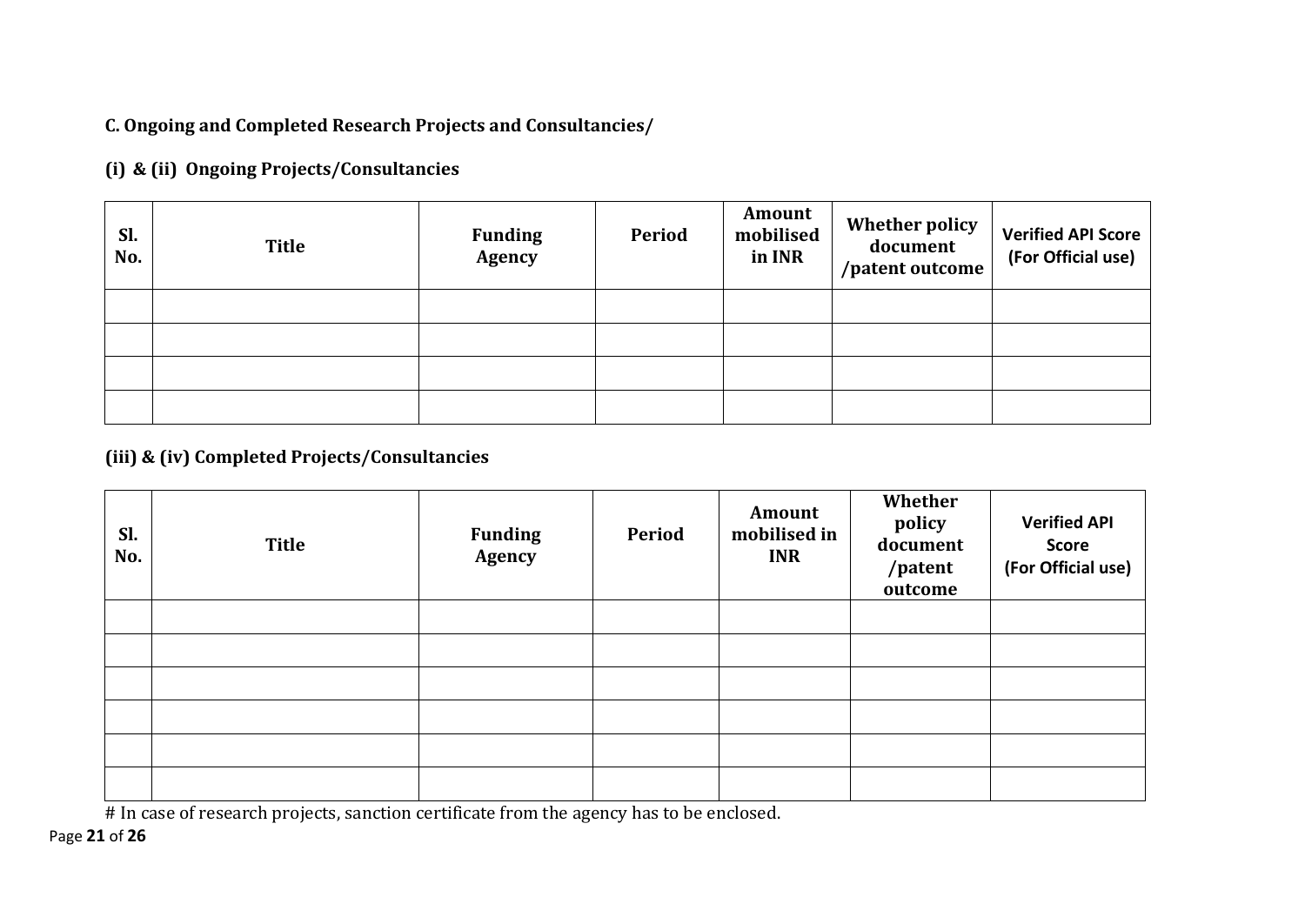#### **D. Research Guidance**

| <b>Degree</b>               | <b>Thesis Submitted</b> | Degree awarded | Supervisor/Joint<br><b>Supervisor</b> | <b>Verified API Score</b><br>(For Official use) |
|-----------------------------|-------------------------|----------------|---------------------------------------|-------------------------------------------------|
| M.Phil. or<br>equivalent    |                         |                |                                       |                                                 |
| <b>PhD</b> or<br>equivalent |                         |                |                                       |                                                 |

#### **E. (i) Training Course, Teaching-Learning –Evaluation Technology Programmes, Faculty Development Programmes Attended (not less than one week duration)**

| Sl.<br>No. | Programme | <b>Duration</b> | Organised by | <b>Verified API Score</b><br>(For Official use) |
|------------|-----------|-----------------|--------------|-------------------------------------------------|
|            |           |                 |              |                                                 |
|            |           |                 |              |                                                 |
|            |           |                 |              |                                                 |
|            |           |                 |              |                                                 |
|            |           |                 |              |                                                 |
|            |           |                 |              |                                                 |
|            |           |                 |              |                                                 |
|            |           |                 |              |                                                 |
|            |           |                 |              |                                                 |

# In case of research guidance, notification issued by the University has to be enclosed to indicate M.Phil/PhD Degree awarded.

# In case of research guidance, certificate by Registrar (Evaluation) has to be enclosed to indicate M.Phil/PhD thesis submitted.

# In case of faculty development programmes attended, certificate issued by the competent authority has to be enclosed.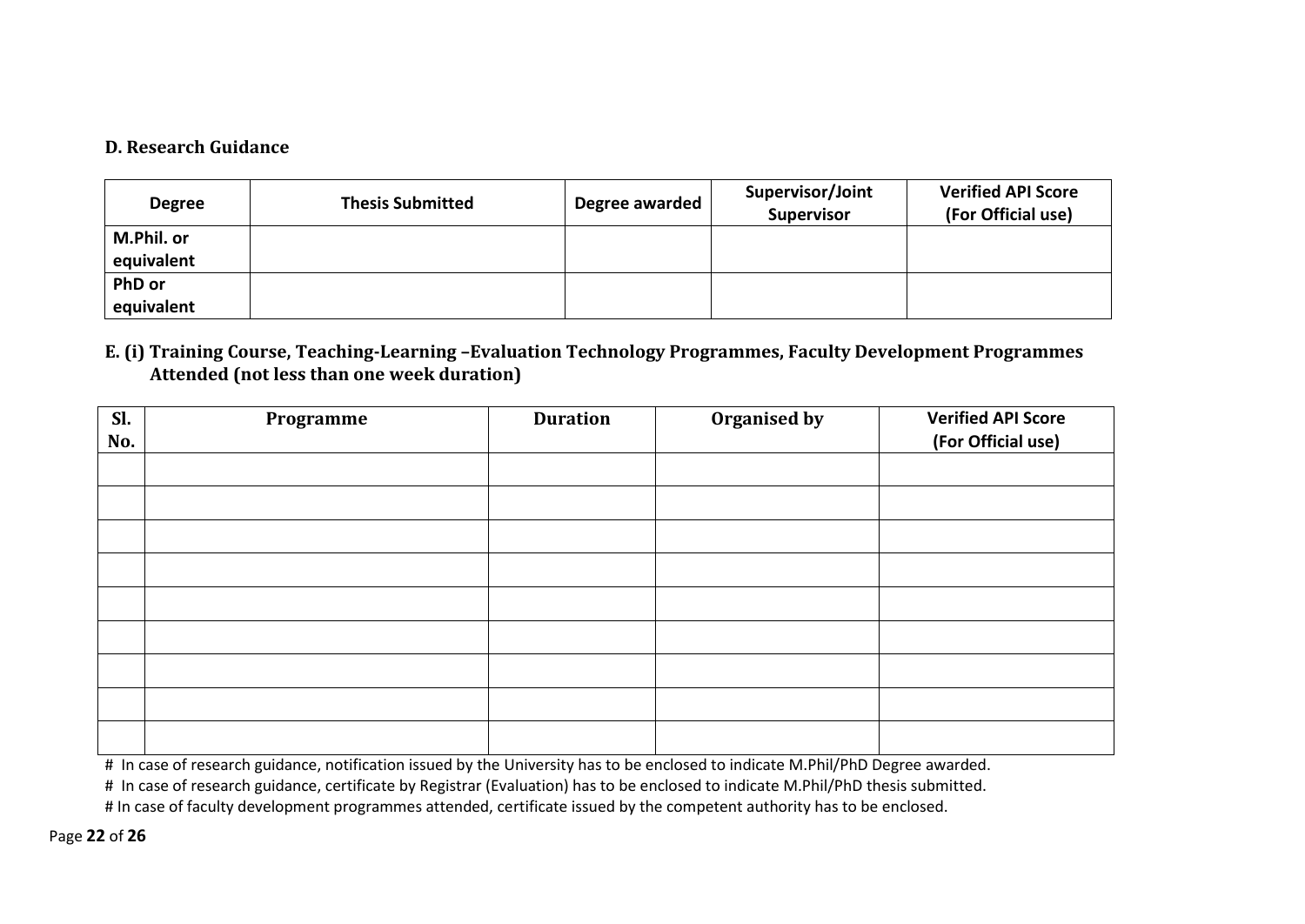### **(ii) Papers presented in Conferences/Seminars/Workshops/Symposia**

| Sl.<br>No. | <b>Title of the Paper</b><br>presented | Title of Conference/<br>Seminar, etc. | Organised by | Whether<br>international/national/<br>state/regional/<br>university or college<br>level | <b>Verified API Score</b><br>(For Official use) |
|------------|----------------------------------------|---------------------------------------|--------------|-----------------------------------------------------------------------------------------|-------------------------------------------------|
|            |                                        |                                       |              |                                                                                         |                                                 |
|            |                                        |                                       |              |                                                                                         |                                                 |
|            |                                        |                                       |              |                                                                                         |                                                 |
|            |                                        |                                       |              |                                                                                         |                                                 |
|            |                                        |                                       |              |                                                                                         |                                                 |
|            |                                        |                                       |              |                                                                                         |                                                 |
|            |                                        |                                       |              |                                                                                         |                                                 |
|            |                                        |                                       |              |                                                                                         |                                                 |
|            |                                        |                                       |              |                                                                                         |                                                 |
|            |                                        |                                       |              |                                                                                         |                                                 |
|            |                                        |                                       |              |                                                                                         |                                                 |
|            |                                        |                                       |              |                                                                                         |                                                 |
|            |                                        |                                       |              |                                                                                         |                                                 |
|            |                                        |                                       |              |                                                                                         |                                                 |
|            |                                        |                                       |              |                                                                                         |                                                 |
|            |                                        |                                       |              |                                                                                         |                                                 |
|            |                                        |                                       |              |                                                                                         |                                                 |

# In case of research article/paper/book, title page along with ISSN/ISBN has to be enclosed.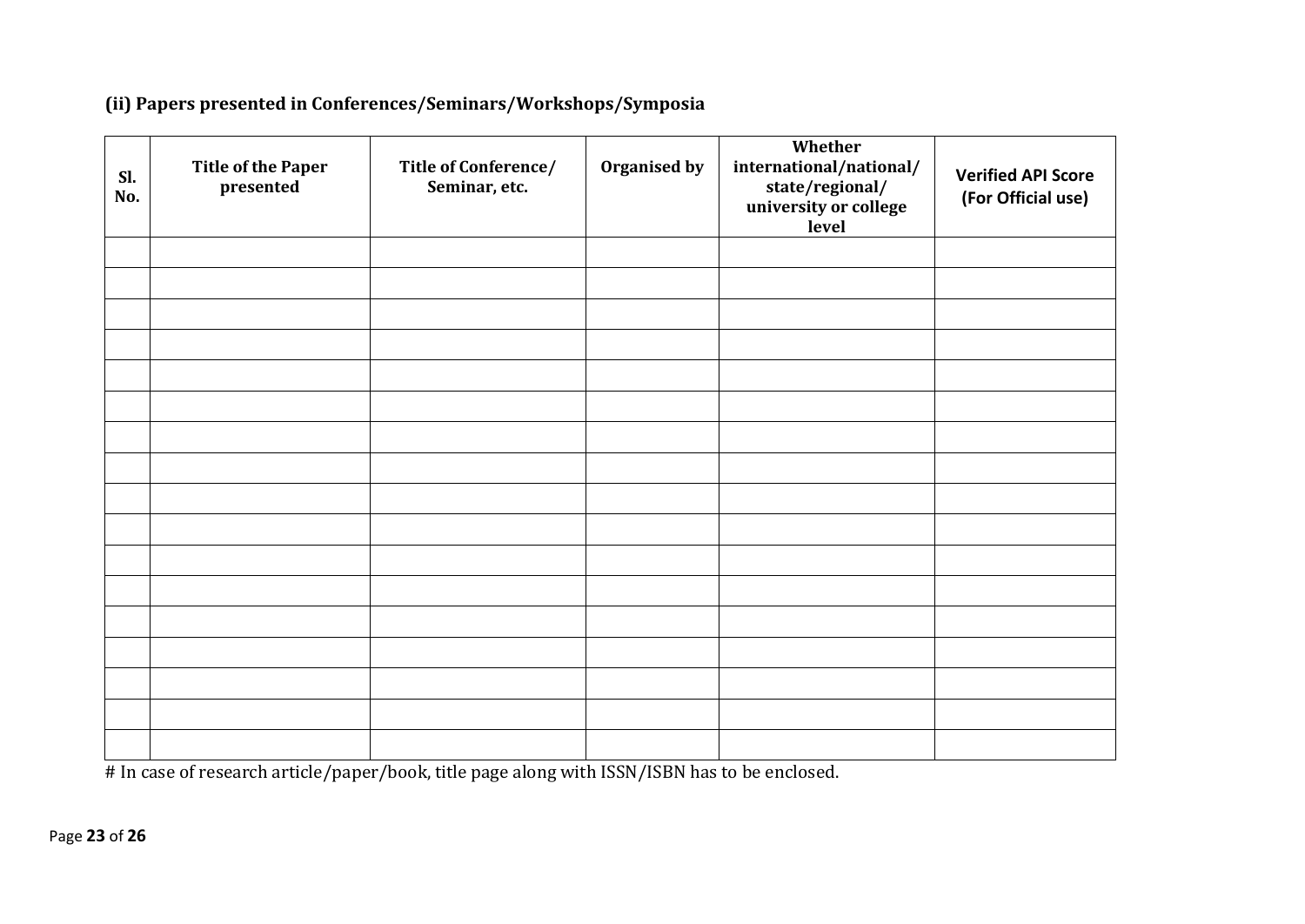| Sl.<br>No. | Title of Lecture/ Academic<br><b>Session</b> | Title of Conference/<br><b>Seminar</b> | Organised by | Whether<br>international/<br>national<br>regional/local | <b>Verified API Score</b><br>(For Official use) |
|------------|----------------------------------------------|----------------------------------------|--------------|---------------------------------------------------------|-------------------------------------------------|
|            |                                              |                                        |              |                                                         |                                                 |
|            |                                              |                                        |              |                                                         |                                                 |
|            |                                              |                                        |              |                                                         |                                                 |
|            |                                              |                                        |              |                                                         |                                                 |
|            |                                              |                                        |              |                                                         |                                                 |
|            |                                              |                                        |              |                                                         |                                                 |
|            |                                              |                                        |              |                                                         |                                                 |
|            |                                              |                                        |              |                                                         |                                                 |
|            |                                              |                                        |              |                                                         |                                                 |
|            |                                              |                                        |              |                                                         |                                                 |
|            |                                              |                                        |              |                                                         |                                                 |
|            |                                              |                                        |              |                                                         |                                                 |
|            |                                              |                                        |              |                                                         |                                                 |
|            |                                              |                                        |              |                                                         |                                                 |
|            |                                              |                                        |              |                                                         |                                                 |
|            |                                              |                                        |              |                                                         |                                                 |

**(iii) Invited Lectures delivered and Chairmanships at International/National/Regional/Local conference/seminar, etc.**

# Certificate issued by the inviting University/Institute/Organisation has to be enclosed.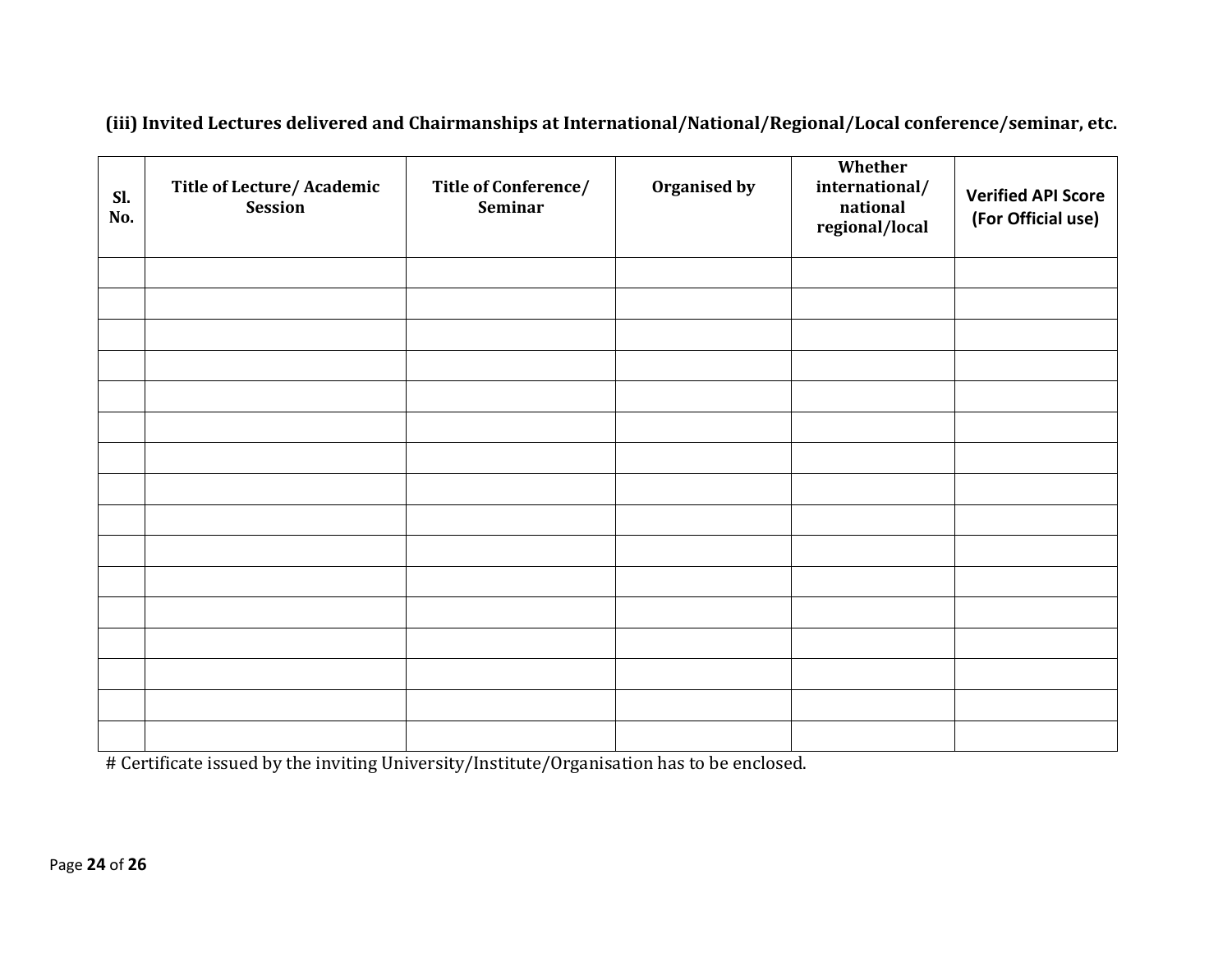#### **Instructions**

- 1. Applications and all other details will have to be downloaded from the University website **(**[www.](http://www./)**ksu.ac.in)** and no printed application form will be supplied by the University.
- 2. Qualification, pay scales and other eligibility conditions are as per UGC norms as revised from time to time.
- 3. Demand Draft towards fee shall be drawn in favour of **The Finance Officer, Karnataka Samskrit University, Bengaluru, payable at Bengaluru.**
- 4. The candidates who wish to apply for more than one post should submit separate application form for each post along with the prescribed fee.
- 5. The selected candidates must be prepared to work in the Department of Post Graduate studies in the University or such other work allotted by the University in any place from time to time.
- 6. No TA/DA will be paid for attending the interview.
- 7. Late and incomplete applications are liable to be rejected.
- 8. Fees once paid are not refundable under any circumstances.
- 9. Applications not accompanied by the prescribed fee in the form of DD are liable to be rejected.
- 10. API Score will be awarded only on production of documentary evidence duly signed by the competent authority as mentioned in the respective columns.
- 11. Duly filled in original application along with the prescribed enclosure should be submitted as a bound volume with pages serially numbered.
- 12. Applications not accompanied by documents in support of reservation claimed are liable to be rejected.
- 13. The copies of publications, testimonials, certificates, caste certificates, marks cards should be enclosed to all four sets of application.
- 14. Those who are employed should send their application through proper channel. However, an advance copy may be sent directly.
- 15. The envelopes containing application should be superscribed as "Application for the post of\_\_\_\_\_\_\_\_\_\_\_\_\_\_\_\_\_\_\_\_\_\_\_\_\_\_\_in\_\_\_\_\_\_\_\_\_\_\_\_\_\_\_\_\_\_\_\_\_\_".
- 16. The candidate selected will be appointed on probation for a period of two years and the probationary period may be extended if the University so desires.
- 17. The University will not be responsible for any postal delay in any correspondence with the candidates/applicants.
- 18. The candidates should fulfill the eligibility criteria as on the date of submission of application.
- 19. The University has the right to reduce the number of posts or alter or re-allocate or cancel posts as per its requirement.
- 20. Canvassing in any form shall render the candidate ineligible.

I certify that the information provided is correct as per records & documents enclosed. I further certify that I have read and understood all the instructions.